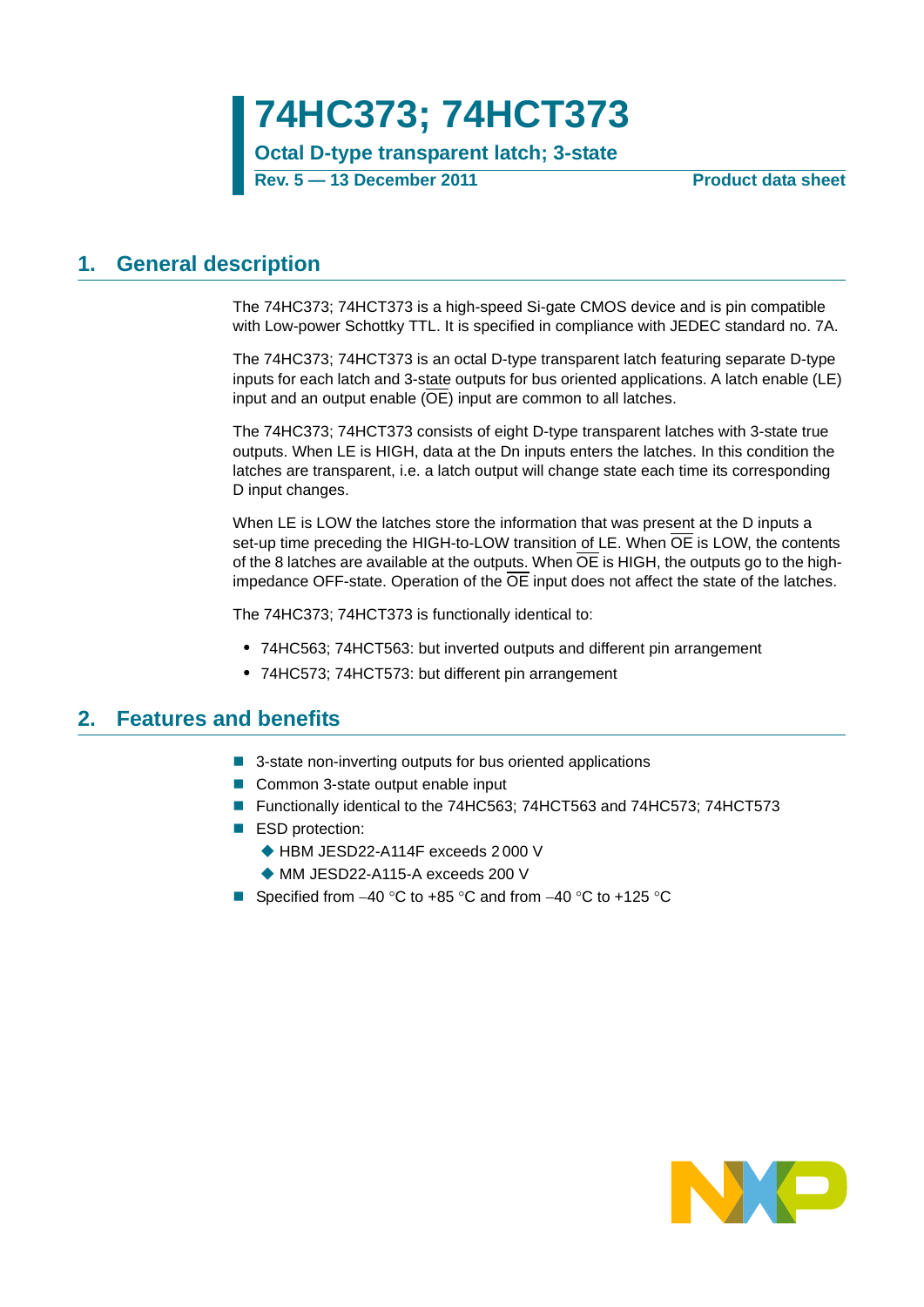**Octal D-type transparent latch; 3-state**

### <span id="page-1-0"></span>**3. Ordering information**

| Table 1.           | <b>Ordering information</b> |                    |                                                                                         |                      |  |  |  |  |  |
|--------------------|-----------------------------|--------------------|-----------------------------------------------------------------------------------------|----------------------|--|--|--|--|--|
| <b>Type number</b> | Package                     |                    |                                                                                         |                      |  |  |  |  |  |
|                    | Temperature range           | <b>Name</b>        | <b>Description</b>                                                                      | <b>Version</b>       |  |  |  |  |  |
| 74HC373N           | $-40$ °C to +125 °C         | DIP <sub>20</sub>  | plastic dual in-line package; 20 leads (300 mil)                                        | SOT <sub>146-1</sub> |  |  |  |  |  |
| 74HCT373N          |                             |                    |                                                                                         |                      |  |  |  |  |  |
| 74HC373D           | $-40$ °C to +125 °C         | SO <sub>20</sub>   | plastic small outline package; 20 leads;                                                | SOT <sub>163-1</sub> |  |  |  |  |  |
| 74HCT373D          |                             |                    | body width 7.5 mm                                                                       |                      |  |  |  |  |  |
| 74HC373DB          | $-40$ °C to +125 °C         | SSOP <sub>20</sub> | plastic shrink small outline package; 20 leads;                                         | SOT339-1             |  |  |  |  |  |
| 74HCT373DB         |                             |                    | body width 5.3 mm                                                                       |                      |  |  |  |  |  |
| 74HC373PW          | $-40$ °C to +125 °C         | TSSOP20            | plastic thin shrink small outline package; 20 leads;                                    | SOT360-1             |  |  |  |  |  |
| 74HCT373PW         |                             |                    | body width 4.4 mm                                                                       |                      |  |  |  |  |  |
| 74HC373BQ          | $-40$ °C to +125 °C         | DHVQFN20           | plastic dual in-line compatible thermal enhanced very                                   | SOT764-1             |  |  |  |  |  |
| 74HCT373BQ         |                             |                    | thin quad flat package; no leads; 20 terminals;<br>body $2.5 \times 4.5 \times 0.85$ mm |                      |  |  |  |  |  |

### <span id="page-1-1"></span>**4. Functional diagram**

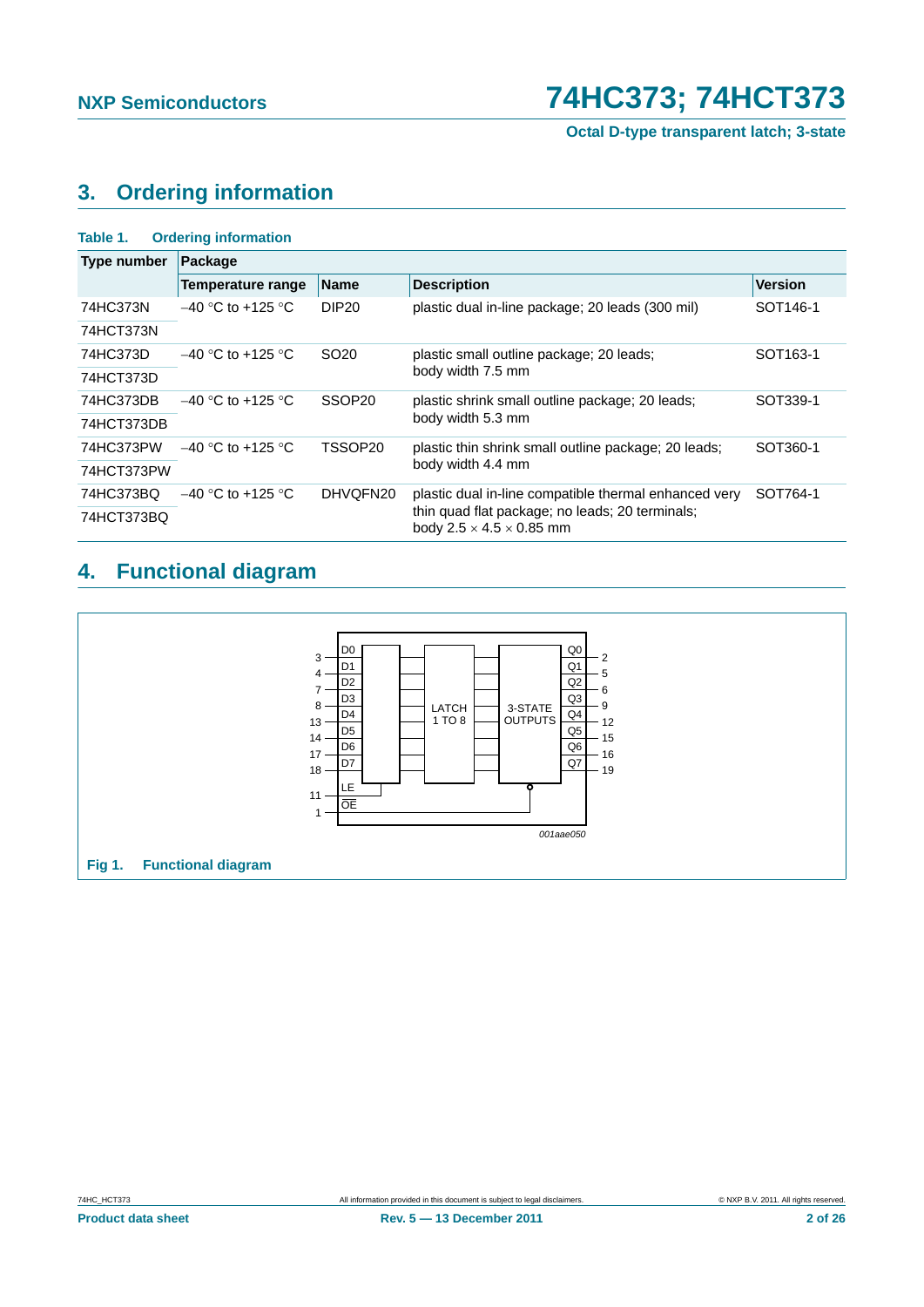**Octal D-type transparent latch; 3-state**





#### **Fig 4. Logic diagram (one latch)**

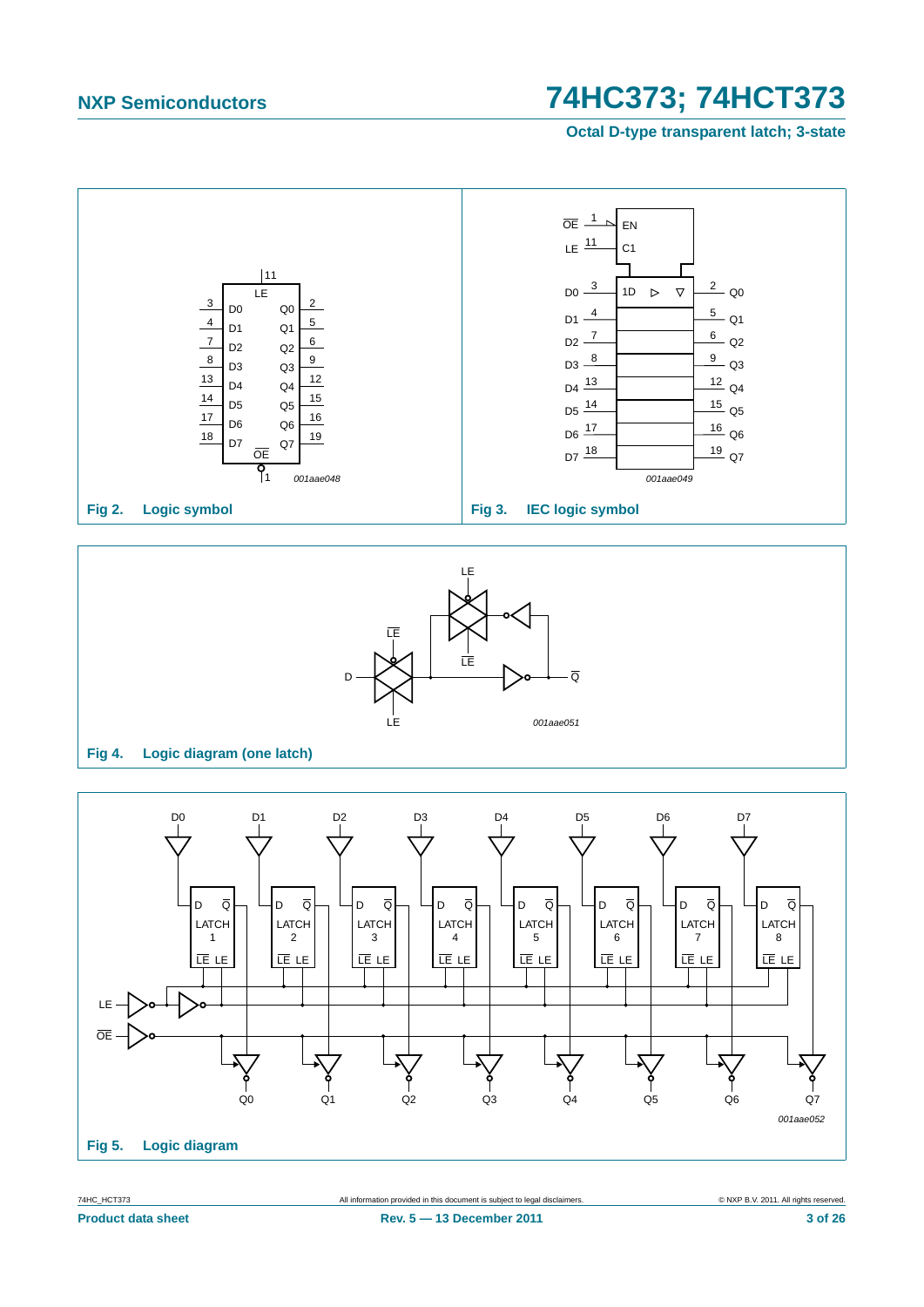**Octal D-type transparent latch; 3-state**

### <span id="page-3-0"></span>**5. Pinning information**

### **5.1 Pinning**

<span id="page-3-1"></span>

### **5.2 Pin description**

<span id="page-3-2"></span>

| Table 2.<br><b>Pin description</b> |                            |                                          |
|------------------------------------|----------------------------|------------------------------------------|
| Symbol                             | <b>Pin</b>                 | <b>Description</b>                       |
| $\overline{OE}$                    |                            | 3-state output enable input (active LOW) |
| Q0, Q1, Q2, Q3, Q4, Q5, Q6, Q7     | 2, 5, 6, 9, 12, 15, 16, 19 | 3-state latch output                     |
| D0, D1, D2, D3, D4, D5, D6, D7     | 3, 4, 7, 8, 13, 14, 17, 18 | data input                               |
| <b>GND</b>                         | 10                         | ground $(0 V)$                           |
| LE.                                | 11                         | latch enable input (active HIGH)         |
| $V_{CC}$                           | 20                         | supply voltage                           |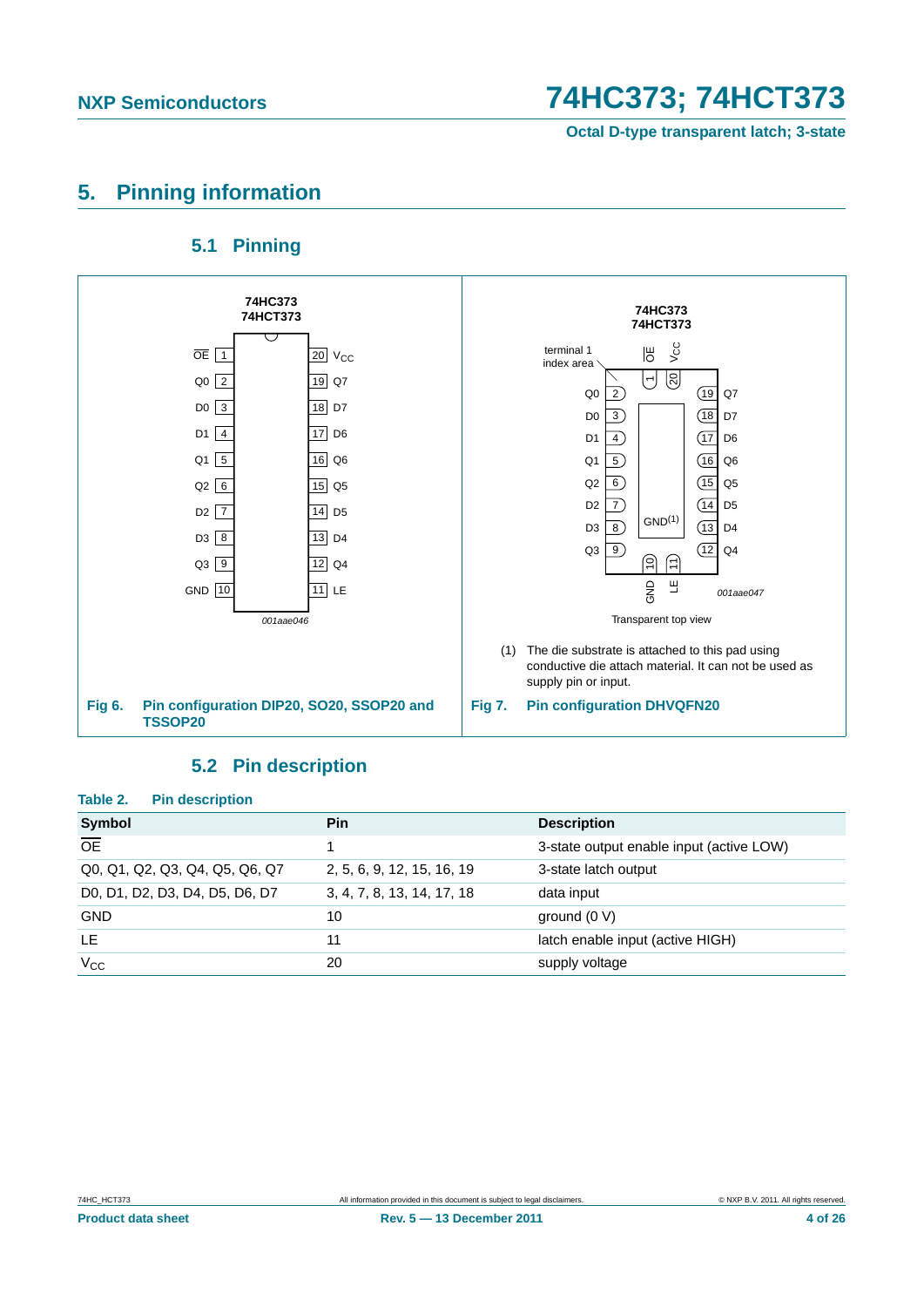**Octal D-type transparent latch; 3-state**

### <span id="page-4-5"></span>**6. Functional description**

### **6.1 Function table**

#### <span id="page-4-6"></span>Table 3. Function table<sup>[1]</sup>

| <b>Operating mode</b>                 | <b>Control</b> |           | Input | <b>Internal latches</b> | <b>Output</b> |
|---------------------------------------|----------------|-----------|-------|-------------------------|---------------|
|                                       | <b>OE</b>      | <b>LE</b> | Dn    |                         | Qn            |
| Enable and read register              |                | н         |       |                         |               |
| (transparent mode)                    |                |           | н     | Н                       | н             |
| Latch and read register               |                |           |       |                         |               |
|                                       |                |           | h     | н                       | н             |
| Latch register and disable<br>outputs | H              |           |       |                         |               |

<span id="page-4-0"></span> $[1]$  H = HIGH voltage level;

h = HIGH voltage level one set-up time prior to the HIGH-to-LOW LE transition;

L = LOW voltage level;

I = LOW voltage level one set-up time prior to the HIGH-to-LOW LE transition;

 $X =$  don't care;

Z = high-impedance OFF-state.

### <span id="page-4-7"></span>**7. Limiting values**

#### **Table 4. Limiting values**

*In accordance with the Absolute Maximum Rating System (IEC 60134). Voltages are referenced to GND (ground = 0 V).*

| Symbol           | <b>Parameter</b>        | <b>Conditions</b>                                             | <b>Min</b>                        | <b>Max</b> | <b>Unit</b> |
|------------------|-------------------------|---------------------------------------------------------------|-----------------------------------|------------|-------------|
| $V_{\rm CC}$     | supply voltage          |                                                               | $-0.5$                            | $+7$       | V           |
| $I_{IK}$         | input clamping current  | $V_1$ < -0.5 V or $V_1$ > $V_{CC}$ + 0.5 V                    | ۰                                 | ±20        | mA          |
| $I_{OK}$         | output clamping current | $V_{\rm O}$ < -0.5 V or $V_{\rm O}$ > V <sub>CC</sub> + 0.5 V | ۰                                 | ±20        | mA          |
| $I_{\rm O}$      | output current          | $V_{\text{O}} = -0.5 \text{ V}$ to (V <sub>CC</sub> + 0.5 V)  | ٠                                 | ±35        | mA          |
| $_{\rm lcc}$     | supply current          |                                                               | $\overline{\phantom{a}}$          | $+70$      | mA          |
| <b>I</b> GND     | ground current          |                                                               | ٠                                 | $-70$      | mA          |
| $T_{\text{stg}}$ | storage temperature     |                                                               | $-65$                             | $+150$     | $^{\circ}C$ |
| $P_{\text{tot}}$ | total power dissipation |                                                               |                                   |            |             |
|                  |                         | DIP20 package                                                 | $\boxed{1}$                       | 750        | mW          |
|                  |                         | SO <sub>20</sub> package                                      | $\boxed{2}$ -                     | 500        | mW          |
|                  |                         | SSOP20 package                                                | $[3]$                             | 500        | mW          |
|                  |                         | TSSOP20 package                                               | $[3]$                             | 500        | mW          |
|                  |                         | DHVQFN20 package                                              | $[4]$<br>$\overline{\phantom{a}}$ | 500        | mW          |

<span id="page-4-1"></span>[1] For DIP20 package:  $P_{tot}$  derates linearly with 12 mW/K above 70 °C.

<span id="page-4-2"></span>[2] For SO20:  $P_{tot}$  derates linearly with 8 mW/K above 70 °C.

<span id="page-4-3"></span>[3] For SSOP20 and TSSOP20 packages:  $P_{tot}$  derates linearly with 5.5 mW/K above 60 °C.

<span id="page-4-4"></span>[4] For DHVQFN20 package:  $P_{tot}$  derates linearly with 4.5 mW/K above 60 °C.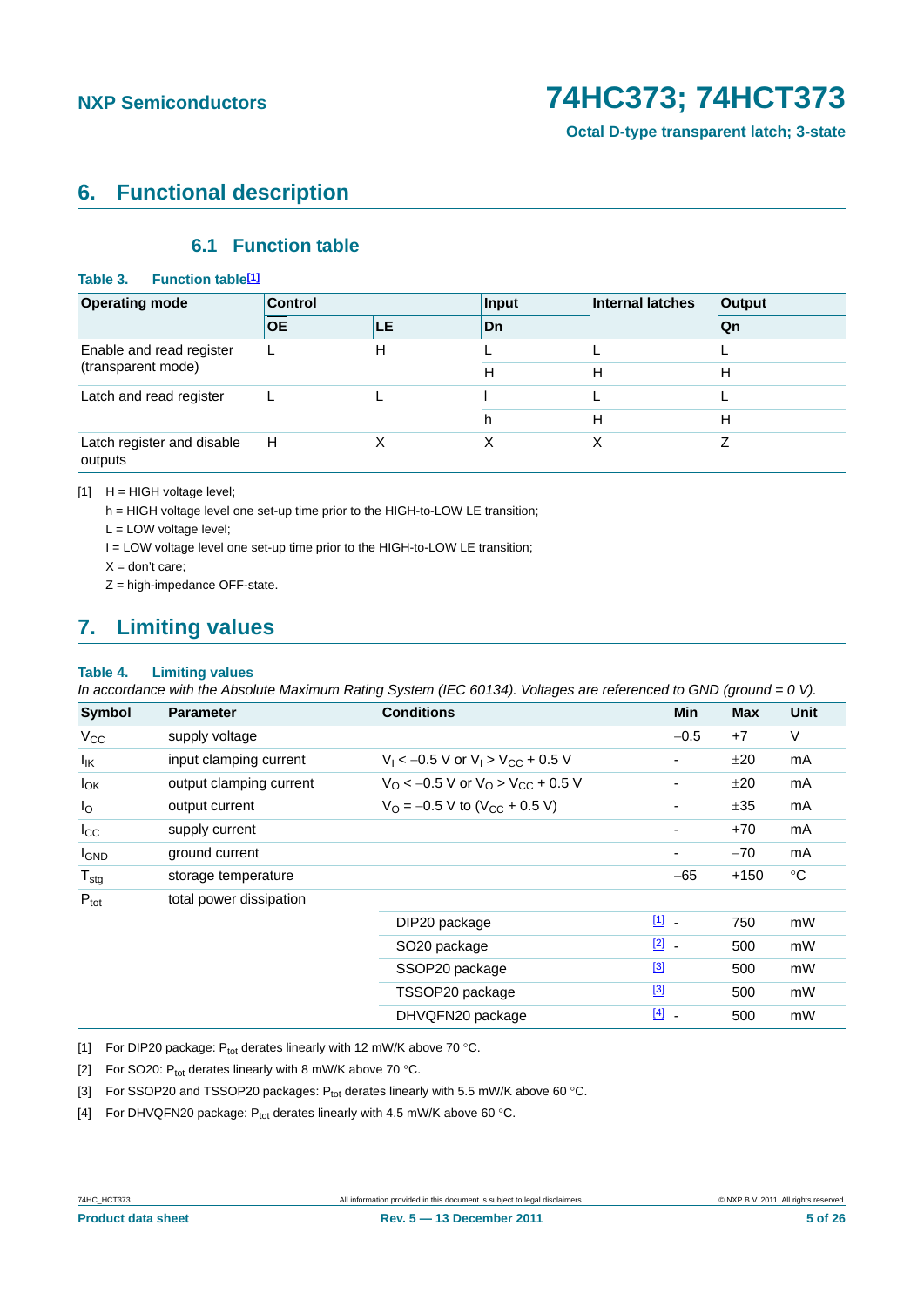**Octal D-type transparent latch; 3-state**

### <span id="page-5-0"></span>**8. Recommended operating conditions**

#### **Table 5. Recommended operating conditions**

 *Voltages are referenced to GND (ground = 0 V)*

| Symbol              | Parameter                           | <b>Conditions</b>    | 74HC373                  |                          |            | 74HCT373   |                          |              | Unit |
|---------------------|-------------------------------------|----------------------|--------------------------|--------------------------|------------|------------|--------------------------|--------------|------|
|                     |                                     |                      | <b>Min</b>               | <b>Typ</b>               | <b>Max</b> | <b>Min</b> | <b>Typ</b>               | <b>Max</b>   |      |
| $V_{CC}$            | supply voltage                      |                      | 2.0                      | 5.0                      | 6.0        | 4.5        | 5.0                      | 5.5          | V    |
| $V_{I}$             | input voltage                       |                      | 0                        | ۰                        | $V_{CC}$   | 0          | ٠                        | $V_{\rm CC}$ | - V  |
| $V_{\rm O}$         | output voltage                      |                      | 0                        | $\overline{\phantom{a}}$ | $V_{CC}$   | 0          | ٠                        | $V_{\rm CC}$ | - V  |
| $T_{amb}$           | ambient temperature                 |                      | $-40$                    | $+25$                    | $+125$     | $-40$      | $+25$                    | $+125$       | °C   |
| $\Delta t/\Delta V$ | input transition rise and fall rate | $V_{\rm CC} = 2.0 V$ | ٠                        | $\overline{\phantom{a}}$ | 625        | ٠          | ٠                        | ٠            | ns/V |
|                     |                                     | $V_{\rm CC} = 4.5 V$ | $\overline{\phantom{a}}$ | 1.67                     | 139        | -          | 1.67                     | 139          | ns/V |
|                     |                                     | $V_{\rm CC} = 6.0 V$ | $\overline{\phantom{a}}$ | ٠                        | 83         | ٠          | $\overline{\phantom{0}}$ | ٠            | ns/V |

### <span id="page-5-1"></span>**9. Static characteristics**

#### **Table 6. Static characteristics 74HC373**

*At recommended operating conditions; voltages are referenced to GND (ground = 0 V).*

| <b>Symbol</b>             | <b>Parameter</b>          | <b>Conditions</b>                                                          | Min                      | <b>Typ</b>               | <b>Max</b>               | Unit                                  |
|---------------------------|---------------------------|----------------------------------------------------------------------------|--------------------------|--------------------------|--------------------------|---------------------------------------|
| $T_{amb} = 25 °C$         |                           |                                                                            |                          |                          |                          |                                       |
| V <sub>IH</sub>           | HIGH-level input voltage  | $V_{\rm CC} = 2.0 V$                                                       | 1.5                      | 1.2                      |                          | V                                     |
|                           |                           | $V_{CC} = 4.5 V$                                                           | 3.15                     | 2.4                      | $\overline{a}$           | $\vee$                                |
|                           |                           | $V_{CC} = 6.0 V$                                                           | 4.2                      | 3.2                      | $\blacksquare$           | $\vee$                                |
| $V_{IL}$                  | LOW-level input voltage   | $V_{CC}$ = 2.0 V                                                           | $\overline{\phantom{0}}$ | 0.8                      | 0.5                      | V                                     |
|                           |                           | $V_{CC} = 4.5 V$                                                           | $\overline{\phantom{0}}$ | 2.1                      | 1.35                     | $\vee$                                |
|                           |                           | $V_{\text{CC}} = 6.0 V$                                                    | $\overline{\phantom{0}}$ | 2.8                      | 1.8                      | V                                     |
| $V_{OH}$                  | HIGH-level output voltage | $V_1 = V_{1H}$ or $V_{1L}$                                                 | $\overline{\phantom{a}}$ | $\blacksquare$           | $\blacksquare$           |                                       |
|                           |                           | $I_{\Omega} = -20 \mu A$ ; $V_{CC} = 2.0 V$                                | 1.9                      | 2.0                      | ÷,                       | $\vee$                                |
|                           |                           | $I_{\Omega} = -20 \mu A$ ; $V_{\text{CC}} = 4.5 V$                         | 4.4                      | 4.5                      | ä,                       | $\vee$                                |
|                           |                           | $I_{\Omega} = -20 \mu A$ ; $V_{\text{CC}} = 6.0 \text{ V}$                 | 5.9                      | 6.0                      | $\blacksquare$           | V                                     |
|                           |                           | $IO = -6.0$ mA; $VCC = 4.5$ V                                              | 3.98                     | 4.32                     | $\overline{\phantom{a}}$ | V                                     |
|                           |                           | $I_{\Omega}$ = -7.8 mA; $V_{\text{CC}}$ = 6.0 V                            | 5.48                     | 5.81                     | ä,                       | $\vee$                                |
| $V_{OL}$                  | LOW-level output voltage  | $V_I = V_{IH}$ or $V_{IL}$                                                 |                          |                          |                          |                                       |
|                           |                           | $I_{\Omega}$ = 20 µA; $V_{\text{CC}}$ = 2.0 V                              |                          | $\mathbf 0$              | 0.1                      | V                                     |
|                           |                           | $I_{\Omega}$ = 20 µA; $V_{CC}$ = 4.5 V                                     |                          | $\Omega$                 | 0.1                      | $\vee$                                |
|                           |                           | $I_{\text{O}}$ = 20 µA; $V_{\text{CC}}$ = 6.0 V                            | $\blacksquare$           | $\Omega$                 | 0.1                      | $\vee$                                |
|                           |                           | $IO$ = 6.0 mA; $VCC$ = 4.5 V                                               |                          | 0.15                     | 0.26                     | V                                     |
|                           |                           | $IO$ = 7.8 mA; $VCC$ = 6.0 V                                               |                          | 0.16                     | 0.26                     | $\mathsf{V}$                          |
| I <sub>1</sub>            | input leakage current     | $V_1$ = $V_{CC}$ or GND; $V_{CC}$ = 6.0 V                                  |                          |                          | ±0.1                     | μA                                    |
| $I_{OZ}$                  | OFF-state output current  | $V_1 = V_{1H}$ or $V_{1I}$ ; $V_{CC} = 6.0$ V;<br>$V_O = V_{CC}$ or GND    |                          | $\overline{\phantom{a}}$ | ±0.5                     | μA                                    |
| $I_{\rm CC}$              | supply current            | $V_{CC} = 6.0 V$ ; $I_{O} = 0 A$ ;<br>$V_1 = V_{CC}$ or GND                |                          |                          | 8.0                      | μA                                    |
| C <sub>1</sub>            | input capacitance         |                                                                            |                          | 3.5                      | $\blacksquare$           | pF                                    |
| 74HC_HCT373               |                           | All information provided in this document is subject to legal disclaimers. |                          |                          |                          | @ NXP B.V. 2011. All rights reserved. |
| <b>Product data sheet</b> |                           | Rev. 5 - 13 December 2011                                                  |                          |                          |                          | 6 of 26                               |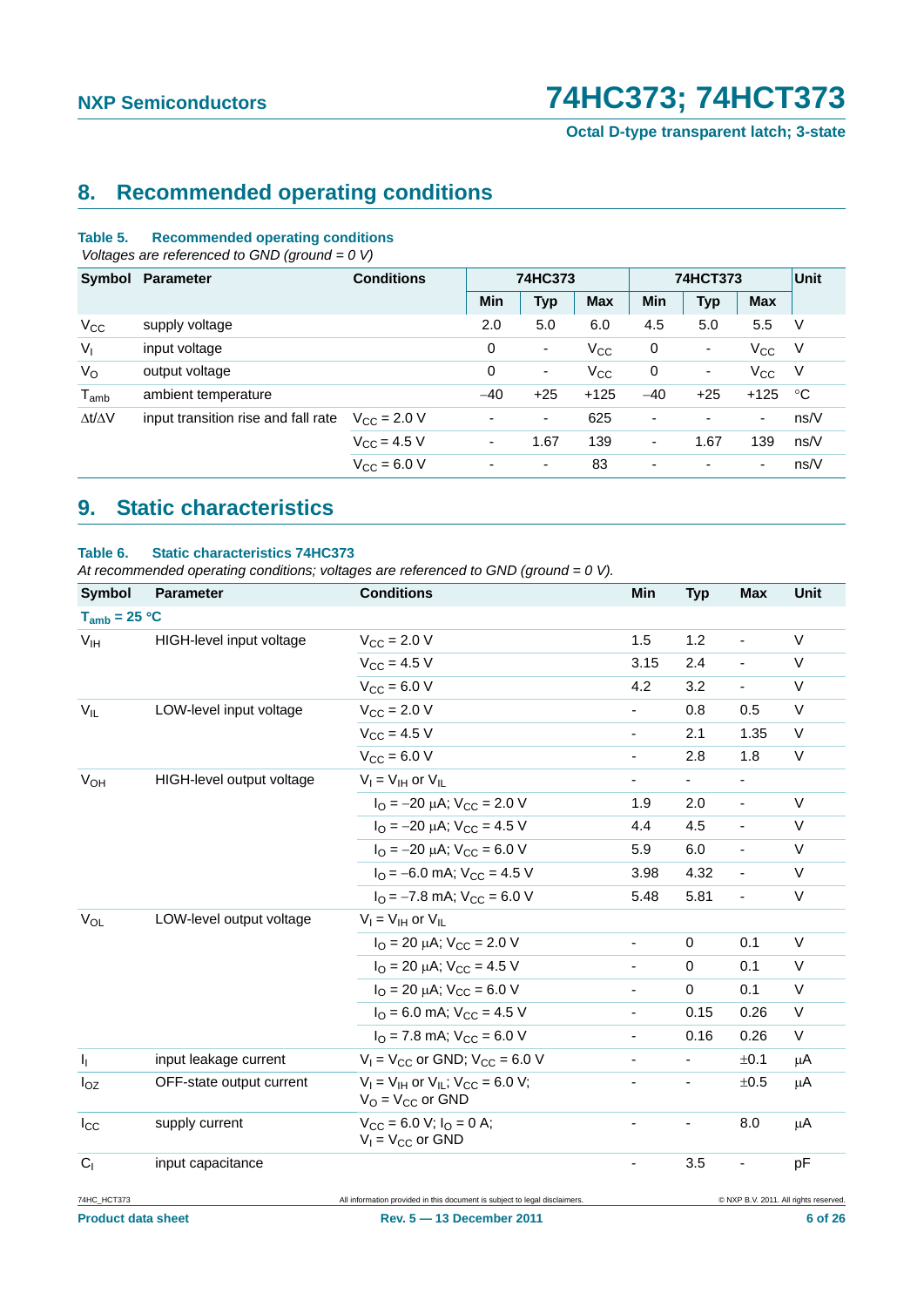**Octal D-type transparent latch; 3-state**

| <b>Symbol</b>   | <b>Parameter</b>              | <b>Conditions</b>                                                       | Min                          | <b>Typ</b>                   | <b>Max</b>               | Unit        |
|-----------------|-------------------------------|-------------------------------------------------------------------------|------------------------------|------------------------------|--------------------------|-------------|
|                 | $T_{amb} = -40 °C$ to +85 °C  |                                                                         |                              |                              |                          |             |
| V <sub>IH</sub> | HIGH-level input voltage      | $V_{\text{CC}} = 2.0 V$                                                 | 1.5                          | $\qquad \qquad \blacksquare$ | $\overline{\phantom{a}}$ | V           |
|                 |                               | $V_{CC} = 4.5 V$                                                        | 3.15                         | $\blacksquare$               | $\overline{\phantom{a}}$ | V           |
|                 |                               | $V_{CC} = 6.0 V$                                                        | 4.2                          | $\blacksquare$               | $\blacksquare$           | V           |
| $V_{IL}$        | LOW-level input voltage       | $V_{CC} = 2.0 V$                                                        | $\blacksquare$               | $\overline{\phantom{a}}$     | 0.5                      | V           |
|                 |                               | $V_{CC}$ = 4.5 V                                                        | $\blacksquare$               | $\blacksquare$               | 1.35                     | V           |
|                 |                               | $V_{CC}$ = 6.0 V                                                        | $\overline{\phantom{0}}$     | $\frac{1}{2}$                | 1.8                      | V           |
| $V_{OH}$        | HIGH-level output voltage     | $V_I = V_{IH}$ or $V_{IL}$                                              |                              |                              |                          |             |
|                 |                               | $I_{\Omega} = -20 \mu A$ ; $V_{CC} = 2.0 V$                             | 1.9                          | $\frac{1}{2}$                | $\overline{\phantom{a}}$ | V           |
|                 |                               | $I_{\rm O} = -20 \mu A$ ; $V_{\rm CC} = 4.5 V$                          | 4.4                          | $\frac{1}{2}$                | $\overline{\phantom{a}}$ | V           |
|                 |                               | $I_{\text{O}} = -20 \mu\text{A}$ ; $V_{\text{CC}} = 6.0 \text{ V}$      | 5.9                          | $\blacksquare$               | $\overline{\phantom{a}}$ | V           |
|                 |                               | $I_{\text{O}} = -6.0$ mA; $V_{\text{CC}} = 4.5$ V                       | 3.84                         | $\frac{1}{2}$                | $\blacksquare$           | V           |
|                 |                               | $I_{\text{O}} = -7.8 \text{ mA}$ ; $V_{\text{CC}} = 6.0 \text{ V}$      | 5.34                         | $\blacksquare$               | $\overline{\phantom{a}}$ | V           |
| $V_{OL}$        | LOW-level output voltage      | $V_I = V_{IH}$ or $V_{IL}$                                              |                              |                              |                          |             |
|                 |                               | $I_{O}$ = 20 µA; $V_{CC}$ = 2.0 V                                       | $\overline{\phantom{a}}$     | $\qquad \qquad \blacksquare$ | 0.1                      | V           |
|                 |                               | $I_{\text{O}}$ = 20 µA; $V_{\text{CC}}$ = 4.5 V                         | $\overline{\phantom{0}}$     | $\qquad \qquad \blacksquare$ | 0.1                      | V           |
|                 |                               | $I_{\text{O}}$ = 20 µA; $V_{\text{CC}}$ = 6.0 V                         | $\overline{\phantom{0}}$     |                              | 0.1                      | V           |
|                 |                               | $IO$ = 6.0 mA; $VCC$ = 4.5 V                                            | $\blacksquare$               | $\overline{\phantom{a}}$     | 0.33                     | V           |
|                 |                               | $IO$ = 7.8 mA; $VCC$ = 6.0 V                                            | $\overline{\phantom{a}}$     | $\overline{\phantom{a}}$     | 0.33                     | V           |
| $I_1$           | input leakage current         | $V_1 = V_{CC}$ or GND; $V_{CC} = 6.0$ V                                 |                              | $\frac{1}{2}$                | ±1.0                     | μA          |
| $I_{OZ}$        | OFF-state output current      | $V_I = V_{IH}$ or $V_{IL}$ ; $V_{CC} = 6.0$ V;<br>$V_O = V_{CC}$ or GND | $\qquad \qquad \blacksquare$ | $\overline{\phantom{a}}$     | ±5.0                     | μA          |
| $I_{\rm CC}$    | supply current                | $V_{CC}$ = 6.0 V; $I_{O}$ = 0 A;<br>$V_1 = V_{CC}$ or GND               |                              |                              | 80                       | μA          |
|                 | $T_{amb} = -40 °C$ to +125 °C |                                                                         |                              |                              |                          |             |
| V <sub>IH</sub> | HIGH-level input voltage      | $V_{CC}$ = 2.0 V                                                        | 1.5                          | ÷,                           | $\blacksquare$           | V           |
|                 |                               | $V_{CC}$ = 4.5 V                                                        | 3.15                         | $\blacksquare$               | $\overline{\phantom{a}}$ | V           |
|                 |                               | $V_{CC}$ = 6.0 V                                                        | 4.2                          | $\overline{a}$               | $\blacksquare$           | $\mathsf V$ |
| $V_{IL}$        | LOW-level input voltage       | $V_{CC}$ = 2.0 V                                                        | - 1                          | ٠                            | 0.5                      | V           |
|                 |                               | $V_{CC} = 4.5 V$                                                        |                              |                              | 1.35                     | $\sf V$     |
|                 |                               | $V_{CC} = 6.0 V$                                                        | $\overline{\phantom{0}}$     | $\frac{1}{2}$                | 1.8                      | $\mathsf V$ |
| $V_{OH}$        | HIGH-level output voltage     | $V_I = V_{IH}$ or $V_{IL}$                                              |                              |                              |                          |             |
|                 |                               | $I_{\text{O}} = -20 \mu\text{A}$ ; $V_{\text{CC}} = 2.0 \text{ V}$      | 1.9                          | $\qquad \qquad \blacksquare$ |                          | V           |
|                 |                               | $I_{\text{O}} = -20 \mu\text{A}$ ; $V_{\text{CC}} = 4.5 \text{ V}$      | 4.4                          |                              |                          | V           |
|                 |                               | $I_{\Omega} = -20 \mu A$ ; $V_{CC} = 6.0 V$                             | 5.9                          | $\overline{\phantom{a}}$     |                          | V           |
|                 |                               | $IO = -6.0$ mA; $VCC = 4.5$ V                                           | 3.7                          |                              |                          | V           |
|                 |                               | $IO = -7.8$ mA; $VCC = 6.0$ V                                           | 5.2                          | $\overline{\phantom{a}}$     | $\blacksquare$           | V           |

#### **Table 6. Static characteristics 74HC373** *…continued*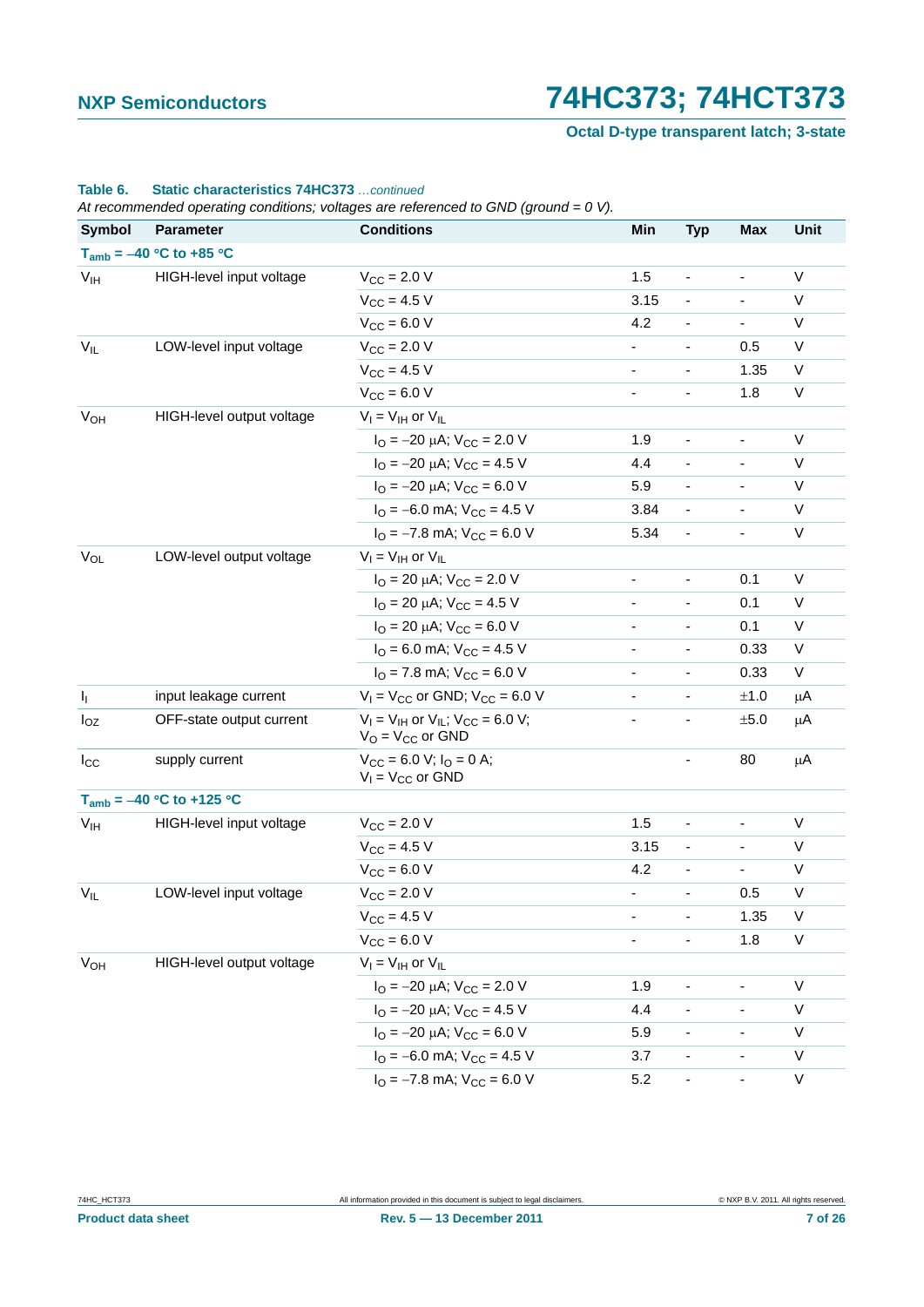**Octal D-type transparent latch; 3-state**

| <b>Symbol</b>             | <b>Parameter</b>         | <b>Conditions</b>                                                                     | <b>Min</b> | <b>Typ</b>     | <b>Max</b> | <b>Unit</b> |
|---------------------------|--------------------------|---------------------------------------------------------------------------------------|------------|----------------|------------|-------------|
| VOL                       | LOW-level output voltage | $V_I = V_{IH}$ or $V_{II}$                                                            |            |                |            |             |
|                           |                          | $I_{\text{O}} = 20 \mu\text{A}$ ; $V_{\text{CC}} = 2.0 \text{ V}$                     |            | ٠              | 0.1        | V           |
|                           |                          | $I_{\text{O}}$ = 20 µA; $V_{\text{CC}}$ = 4.5 V                                       |            | $\blacksquare$ | 0.1        | V           |
|                           |                          | $I_{\text{O}}$ = 20 µA; $V_{\text{CC}}$ = 6.0 V                                       |            | ٠              | 0.1        | V           |
|                           |                          | $IO$ = 6.0 mA; $VCC$ = 4.5 V                                                          |            | ٠              | 0.4        | V           |
|                           |                          | $I_{\Omega}$ = 7.8 mA; $V_{\text{CC}}$ = 6.0 V                                        |            | ٠              | 0.4        | V           |
| $\mathsf{I}_{\mathsf{I}}$ | input leakage current    | $V_1 = V_{CC}$ or GND; $V_{CC} = 6.0$ V                                               |            | ۰              | ±1.0       | μA          |
| $I_{OZ}$                  | OFF-state output current | $V_1 = V_{1H}$ or $V_{1I}$ ; $V_{CC} = 6.0$ V;<br>$V_O = V_{CC}$ or GND               |            | ۰              | ±10.0      | μA          |
| $I_{\rm CC}$              | supply current           | $V_{\text{CC}} = 6.0 \text{ V}; I_{\text{O}} = 0 \text{ A};$<br>$V_1 = V_{CC}$ or GND |            |                | 160        | μA          |

### **Table 6. Static characteristics 74HC373** *…continued*

*At recommended operating conditions; voltages are referenced to GND (ground = 0 V).*

#### **Table 7. Static characteristics 74HCT373**

*At recommended operating conditions; voltages are referenced to GND (ground = 0 V).*

| <b>Symbol</b>     | <b>Parameter</b>             | <b>Conditions</b>                                                                                                                                         | Min                      | <b>Typ</b>               | <b>Max</b> | <b>Unit</b> |
|-------------------|------------------------------|-----------------------------------------------------------------------------------------------------------------------------------------------------------|--------------------------|--------------------------|------------|-------------|
| $T_{amb} = 25 °C$ |                              |                                                                                                                                                           |                          |                          |            |             |
| $V_{IH}$          | HIGH-level input voltage     | $V_{\text{CC}} = 4.5 \text{ V}$ to 5.5 V                                                                                                                  | 2.0                      | 1.6                      | ä,         | $\vee$      |
| $V_{IL}$          | LOW-level input voltage      | $V_{CC}$ = 4.5 V to 5.5 V                                                                                                                                 | ۰                        | 1.2                      | 0.8        | V           |
| $V_{OH}$          | HIGH-level output voltage    | $V_1 = V_{1H}$ or $V_{II}$                                                                                                                                |                          |                          |            |             |
|                   |                              | $I_{\Omega}$ = -20 $\mu$ A; V <sub>CC</sub> = 4.5 V                                                                                                       | 4.4                      | 4.5                      | ÷,         | V           |
|                   |                              | $I_{\Omega} = -6.0$ mA; $V_{\text{CC}} = 4.5$ V                                                                                                           | 3.98                     | 4.32                     | ÷,         | V           |
| $V_{OL}$          | LOW-level output voltage     | $V_1 = V_{1H}$ or $V_{II}$                                                                                                                                |                          |                          |            |             |
|                   |                              | $I_{\Omega}$ = 20 µA; $V_{\text{CC}}$ = 4.5 V                                                                                                             | $\overline{\phantom{0}}$ | 0.0                      | 0.1        | V           |
|                   |                              | $I_{\Omega}$ = 6.0 mA; $V_{\text{CC}}$ = 4.5 V                                                                                                            | $\overline{\phantom{0}}$ | 0.16                     | 0.26       | V           |
| ı,                | input leakage current        | $V_1 = V_{CC}$ or GND; $V_{CC} = 5.5$ V                                                                                                                   |                          |                          | ±0.1       | μA          |
| $I_{OZ}$          | OFF-state output current     | $V_1 = V_{1H}$ or $V_{1I}$ ; $V_{CC} = 5.5 V$ ;<br>$V_{\Omega}$ = $V_{\text{CC}}$ or GND per input pin;<br>other inputs at $V_{CC}$ or GND; $I_{O} = 0$ A |                          | ٠                        | ±0.5       | μA          |
| $I_{\rm CC}$      | supply current               | $V_1 = V_{CC}$ or GND; $I_Q = 0$ A;<br>$V_{CC}$ = 5.5 V                                                                                                   | $\overline{\phantom{a}}$ | $\overline{\phantom{0}}$ | 8.0        | μA          |
| $\Delta I_{CC}$   | additional supply current    | $V_1 = V_{CC} - 2.1 V;$<br>other inputs at $V_{CC}$ or GND;<br>$V_{CC}$ = 4.5 V to 5.5 V; $IO$ = 0 A                                                      |                          |                          |            |             |
|                   |                              | Dn                                                                                                                                                        | $\overline{\phantom{0}}$ | 30                       | 108        | μA          |
|                   |                              | LE                                                                                                                                                        |                          | 150                      | 540        | μA          |
|                   |                              | $\overline{OE}$                                                                                                                                           | -                        | 100                      | 360        | μA          |
| C <sub>1</sub>    | input capacitance            |                                                                                                                                                           | $\overline{\phantom{0}}$ | 3.5                      | -          | pF          |
|                   | $T_{amb} = -40 °C$ to +85 °C |                                                                                                                                                           |                          |                          |            |             |
| $V_{IH}$          | HIGH-level input voltage     | $V_{\text{CC}} = 4.5 \text{ V}$ to 5.5 V                                                                                                                  | 2.0                      | $\blacksquare$           | ÷,         | V           |
| $V_{IL}$          | LOW-level input voltage      | $V_{CC}$ = 4.5 V to 5.5 V                                                                                                                                 |                          | $\overline{\phantom{a}}$ | 0.8        | V           |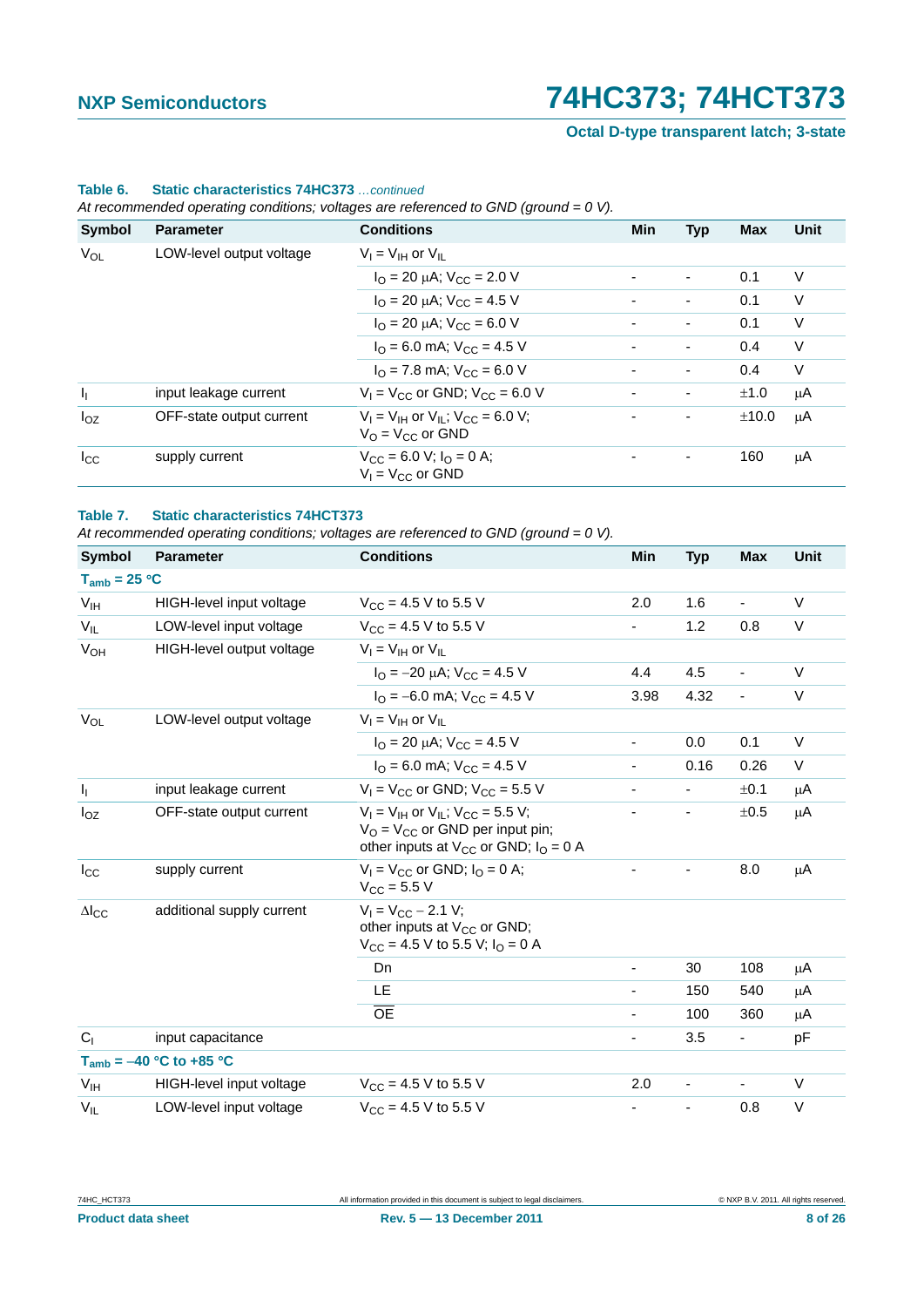**Octal D-type transparent latch; 3-state**

| Symbol                 | Parameter                     | <b>Conditions</b>                                                                                                                                    | Min                      | <b>Typ</b>                   | <b>Max</b> | Unit         |
|------------------------|-------------------------------|------------------------------------------------------------------------------------------------------------------------------------------------------|--------------------------|------------------------------|------------|--------------|
| V <sub>OH</sub>        | HIGH-level output voltage     | $V_I = V_{IH}$ or $V_{IL}$                                                                                                                           |                          |                              |            |              |
|                        |                               | $I_{\rm O} = -20 \mu A$ ; $V_{\rm CC} = 4.5 V$                                                                                                       | 4.4                      |                              |            | V            |
|                        |                               | $I_{\text{O}} = -6.0 \mu\text{A}$ ; $V_{\text{CC}} = 4.5 \text{ V}$                                                                                  | 3.84                     | $\blacksquare$               | ä,         | V            |
| V <sub>OL</sub>        | LOW-level output voltage      | $V_I = V_{IH}$ or $V_{IL}$                                                                                                                           |                          |                              |            |              |
|                        |                               | $I_{\text{O}}$ = 20 µA; $V_{\text{CC}}$ = 4.5 V                                                                                                      | $\overline{\phantom{a}}$ | $\overline{\phantom{0}}$     | 0.1        | V            |
|                        |                               | $I_{\text{O}}$ = 6.0 mA; $V_{\text{CC}}$ = 4.5 V                                                                                                     |                          |                              | 0.33       | V            |
| Ч.                     | input leakage current         | $V_1$ = $V_{CC}$ or GND; $V_{CC}$ = 5.5 V                                                                                                            | $\blacksquare$           | $\qquad \qquad \blacksquare$ | ±1.0       | μA           |
| $I_{OZ}$               | OFF-state output current      | $V_1 = V_{1H}$ or $V_{1I}$ ; $V_{CC} = 5.5$ V;<br>$V_{O}$ = $V_{CC}$ or GND per input pin;<br>other inputs at $V_{CC}$ or GND; $I_{O} = 0$ A         |                          | $\blacksquare$               | ±5.0       | μA           |
| $I_{\rm CC}$           | supply current                | $V_1 = V_{CC}$ or GND; $I_Q = 0$ A;<br>$V_{CC}$ = 5.5 V                                                                                              |                          |                              | 80         | μA           |
| $\Delta I_{CC}$        | additional supply current     | $V_1 = V_{CC} - 2.1 V;$<br>other inputs at V <sub>CC</sub> or GND;<br>$V_{CC}$ = 4.5 V to 5.5 V; $I_{O}$ = 0 A                                       |                          |                              |            |              |
|                        |                               | Dn                                                                                                                                                   | $\overline{\phantom{a}}$ | $\overline{\phantom{a}}$     | 135        | μA           |
|                        |                               | LE                                                                                                                                                   |                          |                              | 675        | μA           |
|                        |                               | <b>OE</b>                                                                                                                                            |                          | $\overline{\phantom{a}}$     | 450        | μA           |
|                        | $T_{amb} = -40 °C$ to +125 °C |                                                                                                                                                      |                          |                              |            |              |
| V <sub>IH</sub>        | HIGH-level input voltage      | $V_{CC}$ = 4.5 V to 5.5 V                                                                                                                            | 2.0                      | $\overline{\phantom{0}}$     | ۰          | V            |
| $V_{IL}$               | LOW-level input voltage       | $V_{CC}$ = 4.5 V to 5.5 V                                                                                                                            |                          | $\blacksquare$               | 0.8        | V            |
| $V_{OH}$               | HIGH-level output voltage     | $V_I = V_{IH}$ or $V_{IL}$                                                                                                                           |                          |                              |            |              |
|                        |                               | $I_{\text{O}} = -20 \mu\text{A}$ ; $V_{\text{CC}} = 4.5 \text{ V}$                                                                                   | 4.4                      |                              |            | V            |
|                        |                               | $I_{\Omega} = -6.0$ mA; $V_{CC} = 4.5$ V                                                                                                             | 3.7                      | $\overline{\phantom{a}}$     | -          | V            |
| $V_{OL}$               | LOW-level output voltage      | $V_I = V_{IH}$ or $V_{IL}$                                                                                                                           |                          |                              |            |              |
|                        |                               | $I_{\text{O}}$ = 20 µA; $V_{\text{CC}}$ = 4.5 V                                                                                                      | $\blacksquare$           | $\overline{\phantom{a}}$     | 0.1        | V            |
|                        |                               | $IO$ = 6.0 mA; $VCC$ = 4.5 V                                                                                                                         |                          | $\overline{\phantom{a}}$     | 0.4        | $\mathsf{V}$ |
| ı,                     | input leakage current         | $V_1$ = $V_{CC}$ or GND; $V_{CC}$ = 5.5 V                                                                                                            |                          | $\overline{\phantom{a}}$     | ±1.0       | μA           |
| $I_{OZ}$               | OFF-state output current      | $V_I = V_{IH}$ or $V_{IL}$ ; $V_{CC} = 5.5$ V;<br>$V_{\rm O}$ = $V_{\rm CC}$ or GND per input pin;<br>other inputs at $V_{CC}$ or GND; $I_{O} = 0$ A |                          |                              | ±10        | μA           |
| $I_{\rm CC}$           | supply current                | $V_1 = V_{CC}$ or GND; $I_Q = 0$ A;<br>$V_{\text{CC}} = 5.5 V$                                                                                       |                          |                              | 160        | μA           |
| $\Delta I_{\text{CC}}$ | additional supply current     | $V_1 = V_{CC} - 2.1 V;$<br>other inputs at V <sub>CC</sub> or GND;<br>$V_{CC}$ = 4.5 V to 5.5 V; $I_{O}$ = 0 A                                       |                          |                              |            |              |
|                        |                               | Dn                                                                                                                                                   |                          | ٠                            | 147        | μA           |
|                        |                               | LE                                                                                                                                                   |                          | $\overline{\phantom{0}}$     | 735        | μA           |
|                        |                               | $\overline{OE}$                                                                                                                                      |                          |                              | 490        | μA           |

### **Table 7. Static characteristics 74HCT373** *…continued*

*At recommended operating conditions; voltages are referenced to GND (ground = 0 V).*

**Product data sheet** 9 of 26 and 2011 **Rev. 5 — 13 December 2011** 9 of 26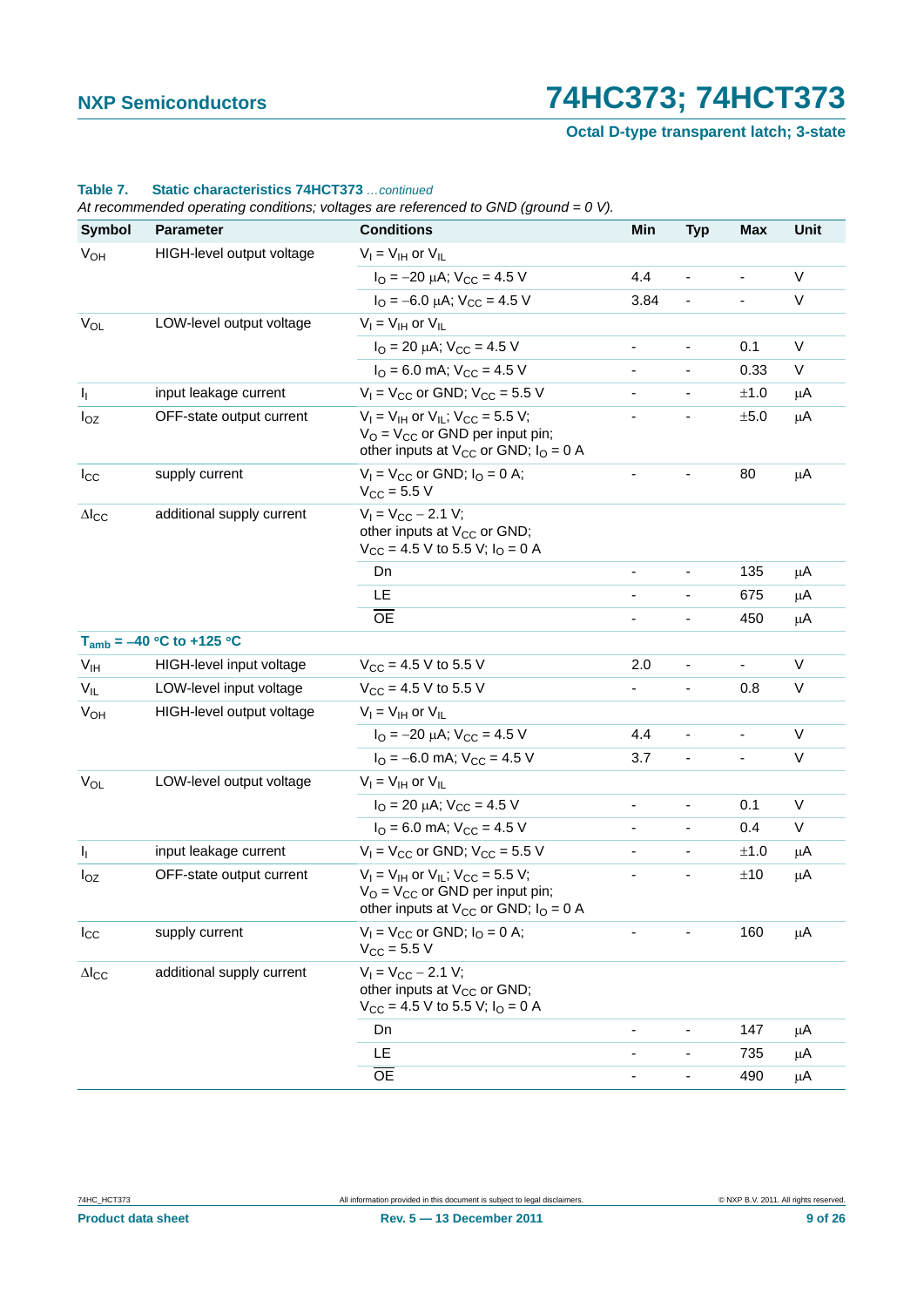**Octal D-type transparent latch; 3-state**

### <span id="page-9-0"></span>**10. Dynamic characteristics**

#### **Table 8. Dynamic characteristics 74HC373**

*Voltages are referenced to GND (ground = 0 V); C<sub>I</sub> = 50 pF unless otherwise specified; for test circuit see [Figure 12.](#page-16-0)* 

|                   | Symbol Parameter              | <b>Conditions</b>                      | Min                          | <b>Typ</b>              | <b>Max</b>                   | Unit |
|-------------------|-------------------------------|----------------------------------------|------------------------------|-------------------------|------------------------------|------|
| $T_{amb} = 25 °C$ |                               |                                        |                              |                         |                              |      |
| $t_{pd}$          | propagation delay             | Dn to Qn; see Figure 8                 | $[1]$                        |                         |                              |      |
|                   |                               | $V_{CC}$ = 2.0 V                       |                              | 41                      | 150                          | ns   |
|                   |                               | $V_{CC}$ = 4.5 V                       | $\qquad \qquad \blacksquare$ | 15                      | 30                           | ns   |
|                   |                               | $V_{CC}$ = 5 V; C <sub>L</sub> = 15 pF | $\overline{\phantom{a}}$     | 12                      | $\blacksquare$               | ns   |
|                   |                               | $V_{CC} = 6.0 V$                       | $\blacksquare$               | 12                      | 26                           | ns   |
|                   |                               | LE to Qn; see Figure 9                 |                              |                         |                              |      |
|                   |                               | $V_{CC} = 2.0 V$                       | $\blacksquare$               | 50                      | 175                          | ns   |
|                   |                               | $V_{CC} = 4.5 V$                       | $\overline{\phantom{a}}$     | 18                      | 35                           | ns   |
|                   |                               | $V_{CC}$ = 5 V; C <sub>L</sub> = 15 pF | $\overline{\phantom{a}}$     | 15                      | $\blacksquare$               | ns   |
|                   |                               | $V_{CC} = 6.0 V$                       | $\blacksquare$               | 14                      | 30                           | ns   |
| $t_{en}$          | enable time                   | OE to Qn; see Figure 10                | $[2]$                        |                         |                              |      |
|                   |                               | $V_{CC} = 2.0 V$                       | $\overline{\phantom{a}}$     | 44                      | 150                          | ns   |
|                   |                               | $V_{CC} = 4.5 V$                       | $\overline{\phantom{a}}$     | 16                      | 30                           | ns   |
|                   |                               | $V_{CC} = 6.0 V$                       | $\overline{\phantom{a}}$     | 13                      | 26                           | ns   |
| $t_{dis}$         | disable time                  | OE to Qn; see Figure 10                | [3]                          |                         |                              |      |
|                   |                               | $V_{CC} = 2.0 V$                       | $\blacksquare$               | 47                      | 150                          | ns   |
|                   |                               | $V_{CC}$ = 4.5 V                       | $\qquad \qquad \blacksquare$ | 17                      | 30                           | ns   |
|                   |                               | $V_{CC} = 6.0 V$                       | $\qquad \qquad \blacksquare$ | 14                      | 26                           | ns   |
| $t_t$             | transition time               | Qn; see Figure 8 and Figure 9          | $[4]$                        |                         |                              |      |
|                   |                               | $V_{CC} = 2.0 V$                       | $\blacksquare$               | 14                      | 60                           | ns   |
|                   |                               | $V_{CC} = 4.5 V$                       | $\blacksquare$               | 5                       | 12                           | ns   |
|                   |                               | $V_{CC} = 6.0 V$                       | $\overline{\phantom{a}}$     | $\overline{4}$          | 10                           | ns   |
| $t_{\rm W}$       | pulse width                   | LE HIGH; see Figure 9                  |                              |                         |                              |      |
|                   |                               | $V_{CC} = 2.0 V$                       | 80                           | 17                      | $\overline{\phantom{a}}$     | ns   |
|                   |                               | $V_{CC}$ = 4.5 V                       | 16                           | 6                       | $\qquad \qquad \blacksquare$ | ns   |
|                   |                               | $V_{CC} = 6.0 V$                       | 14                           | 5                       | $\qquad \qquad \blacksquare$ | ns   |
| $t_{\rm su}$      | set-up time                   | Dn to LE; see Figure 11                |                              |                         |                              |      |
|                   |                               | $V_{\text{CC}} = 2.0 V$                | 50                           | 14                      | -                            | ns   |
|                   |                               | $V_{CC} = 4.5 V$                       | 10                           | 5                       |                              | ns   |
|                   |                               | $V_{CC} = 6.0 V$                       | 9                            | $\overline{\mathbf{4}}$ | $\overline{\phantom{a}}$     | ns   |
| $t_{h}$           | hold time                     | Dn to LE; see Figure 11                |                              |                         |                              |      |
|                   |                               | $V_{CC}$ = 2.0 V                       | $+5$                         | $-8$                    |                              | ns   |
|                   |                               | $V_{CC}$ = 4.5 V                       | $+5$                         | $-3$                    | $\qquad \qquad \blacksquare$ | ns   |
|                   |                               | $V_{CC} = 6.0 V$                       | $+5$                         | $-2$                    | $\qquad \qquad \blacksquare$ | ns   |
| $C_{PD}$          | power dissipation capacitance | per latch; $V_1 =$ GND to $V_{CC}$     | $\boxed{5}$ .                | 45                      | ۰                            | pF   |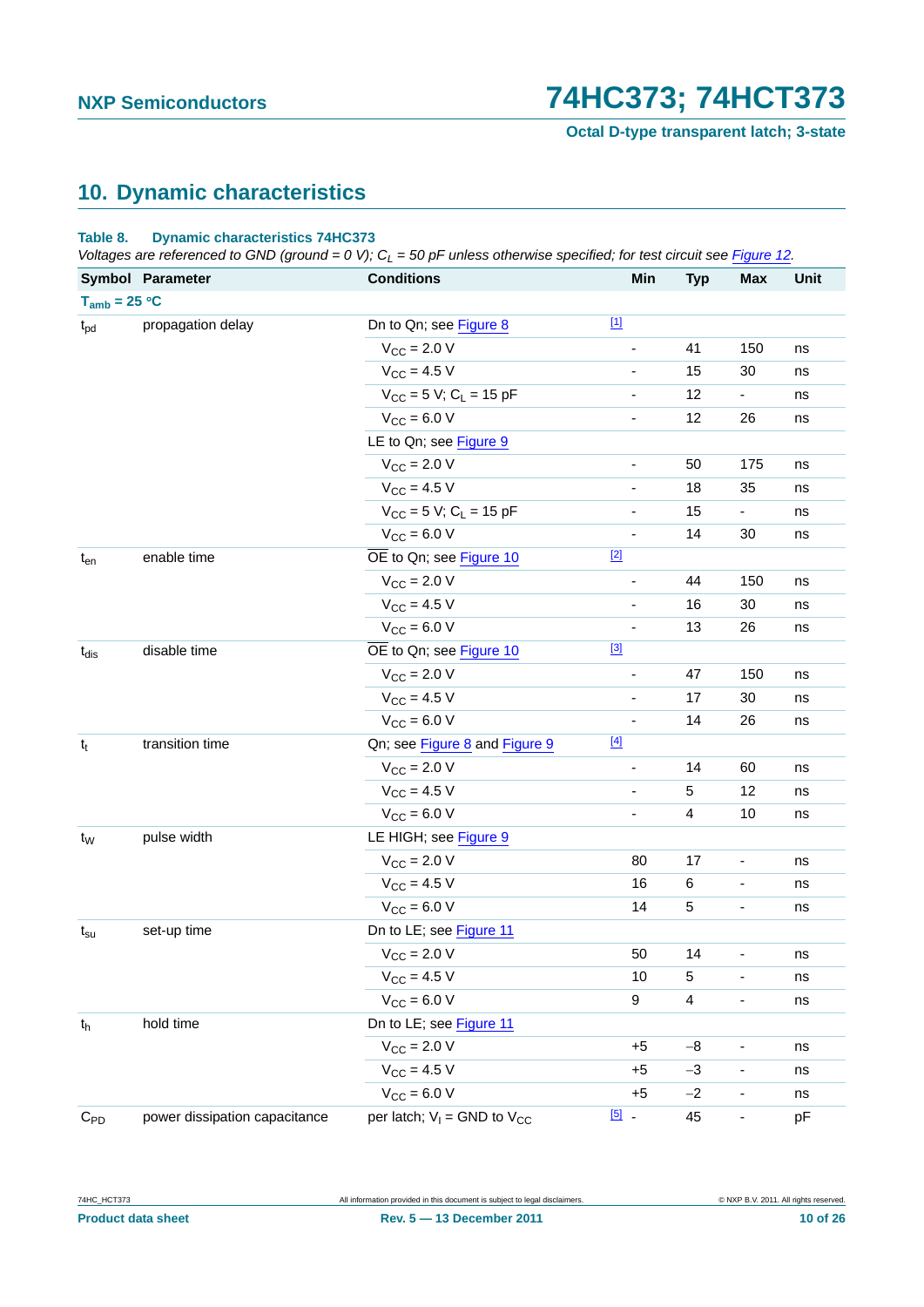**Octal D-type transparent latch; 3-state**

### **Table 8. Dynamic characteristics 74HC373** *…continued*

*Voltages are referenced to GND (ground = 0 V); CL = 50 pF unless otherwise specified; for test circuit see Figure 12.*

|                           |                              | w | $\cdots$                      | .     |                              |                              |                              |      |
|---------------------------|------------------------------|---|-------------------------------|-------|------------------------------|------------------------------|------------------------------|------|
|                           | Symbol Parameter             |   | <b>Conditions</b>             |       | Min                          | <b>Typ</b>                   | <b>Max</b>                   | Unit |
|                           | $T_{amb} = -40 °C$ to +85 °C |   |                               |       |                              |                              |                              |      |
| $t_{pd}$                  | propagation delay            |   | Dn to Qn; see Figure 8        | $[1]$ |                              |                              |                              |      |
|                           |                              |   | $V_{CC} = 2.0 V$              |       | $\blacksquare$               | $\blacksquare$               | 190                          | ns   |
|                           |                              |   | $V_{CC} = 4.5 V$              |       | ÷                            | ÷,                           | 38                           | ns   |
|                           |                              |   | $V_{CC} = 6.0 V$              |       | $\blacksquare$               | $\blacksquare$               | 33                           | ns   |
|                           |                              |   | LE to Qn; see Figure 9        |       |                              |                              |                              |      |
|                           |                              |   | $V_{\text{CC}} = 2.0 V$       |       |                              |                              | 220                          | ns   |
|                           |                              |   | $V_{CC}$ = 4.5 V              |       | $\qquad \qquad \blacksquare$ | $\qquad \qquad \blacksquare$ | 44                           | ns   |
|                           |                              |   | $V_{CC} = 6.0 V$              |       | $\qquad \qquad \blacksquare$ | $\blacksquare$               | 37                           | ns   |
| $t_{en}$                  | enable time                  |   | OE to Qn; see Figure 10       | $[2]$ |                              |                              |                              |      |
|                           |                              |   | $V_{CC}$ = 2.0 V              |       |                              | $\blacksquare$               | 190                          | ns   |
|                           |                              |   | $V_{CC}$ = 4.5 V              |       |                              | ÷,                           | 38                           | ns   |
|                           |                              |   | $V_{CC} = 6.0 V$              |       | ÷                            | $\blacksquare$               | 33                           | ns   |
| $t_{\rm dis}$             | disable time                 |   | OE to Qn; see Figure 10       | $[3]$ |                              |                              |                              |      |
|                           |                              |   | $V_{CC}$ = 2.0 V              |       | $\overline{\phantom{a}}$     | $\blacksquare$               | 190                          | ns   |
|                           |                              |   | $V_{CC}$ = 4.5 V              |       | $\blacksquare$               | $\blacksquare$               | 38                           | ns   |
|                           |                              |   | $V_{CC} = 6.0 V$              |       | ÷,                           | $\overline{\phantom{a}}$     | 33                           | ns   |
| $t_t$                     | transition time              |   | Qn; see Figure 8 and Figure 9 | $[4]$ |                              |                              |                              |      |
|                           |                              |   | $V_{CC}$ = 2.0 V              |       | $\overline{\phantom{a}}$     | $\qquad \qquad \blacksquare$ | 75                           | ns   |
|                           |                              |   | $V_{CC}$ = 4.5 V              |       | $\qquad \qquad \blacksquare$ | $\overline{\phantom{0}}$     | 15                           | ns   |
|                           |                              |   | $V_{CC} = 6.0 V$              |       | $\qquad \qquad \blacksquare$ | $\qquad \qquad \blacksquare$ | 13                           | ns   |
| $t_{W}$                   | pulse width                  |   | LE HIGH; see Figure 9         |       |                              |                              |                              |      |
|                           |                              |   | $V_{\text{CC}} = 2.0 V$       |       | 100                          | $\qquad \qquad \blacksquare$ | $\overline{\phantom{a}}$     | ns   |
|                           |                              |   | $V_{CC}$ = 4.5 V              |       | 20                           | $\blacksquare$               | $\blacksquare$               | ns   |
|                           |                              |   | $V_{CC} = 6.0 V$              |       | 17                           | $\blacksquare$               | $\overline{\phantom{a}}$     | ns   |
| $t_{\rm su}$              | set-up time                  |   | Dn to LE; see Figure 11       |       |                              |                              |                              |      |
|                           |                              |   | $V_{CC} = 2.0 V$              |       | 65                           | $\overline{\phantom{a}}$     | $\blacksquare$               | ns   |
|                           |                              |   | $V_{CC}$ = 4.5 V              |       | 13                           | ÷,                           | $\qquad \qquad \blacksquare$ | ns   |
|                           |                              |   | $V_{CC} = 6.0 V$              |       | 11                           | $\blacksquare$               | $\blacksquare$               | ns   |
| $\mathfrak{t}_\mathsf{h}$ | hold time                    |   | Dn to LE; see Figure 11       |       |                              |                              |                              |      |
|                           |                              |   | $V_{CC}$ = 2.0 V              |       | 5                            | $\overline{\phantom{a}}$     | $\qquad \qquad \blacksquare$ | ns   |
|                           |                              |   | $V_{CC}$ = 4.5 V              |       | $\mathbf 5$                  | ÷                            | $\qquad \qquad \blacksquare$ | ns   |
|                           |                              |   | $V_{CC} = 6.0 V$              |       | 5                            | $\blacksquare$               | $\overline{\phantom{a}}$     | ns   |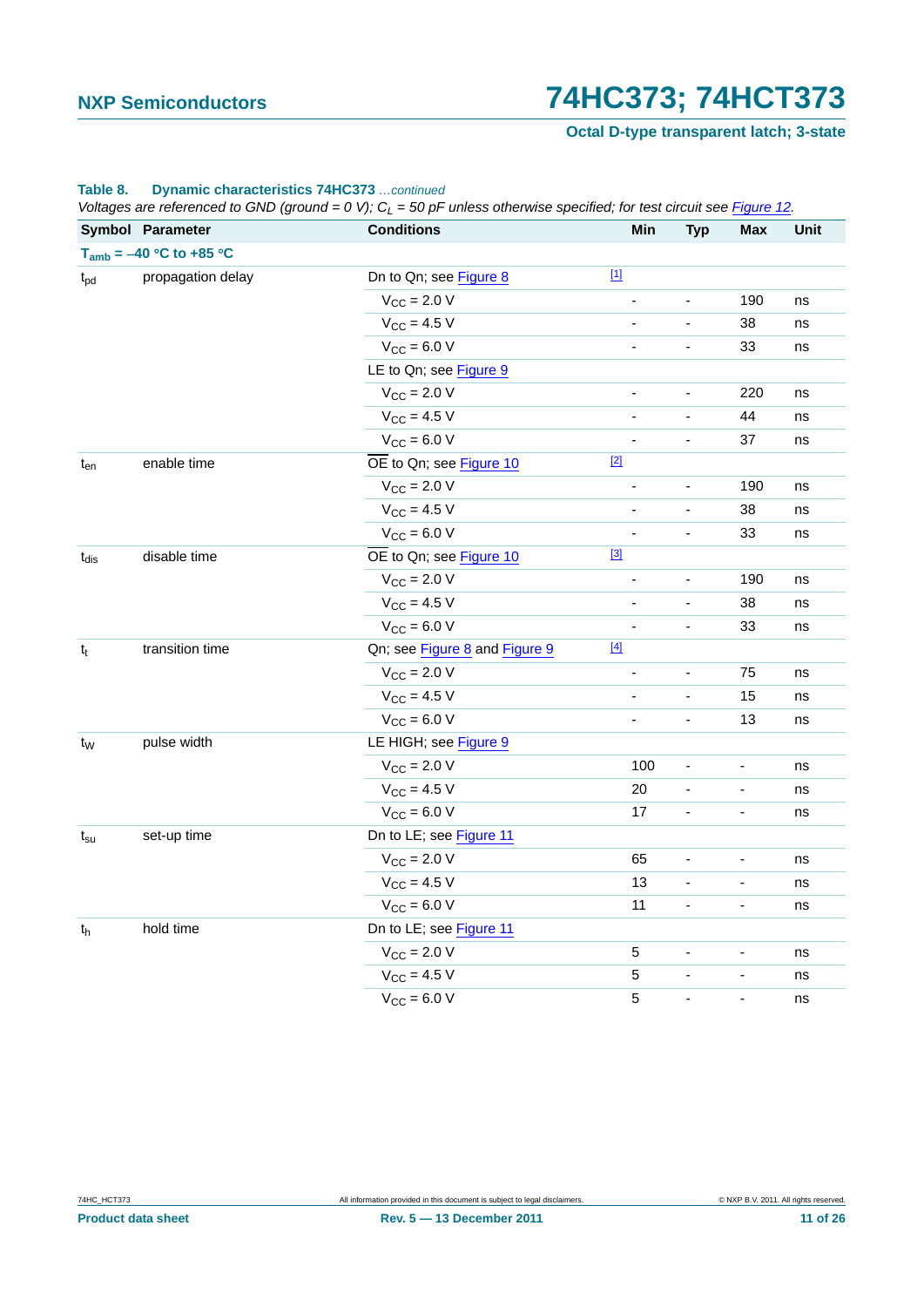**Octal D-type transparent latch; 3-state**

### **Table 8. Dynamic characteristics 74HC373** *…continued*

*Voltages are referenced to GND (ground = 0 V); CL = 50 pF unless otherwise specified; for test circuit see Figure 12.*

|                           | Symbol Parameter              | <b>Conditions</b>             | Min                          | <b>Typ</b>                   | <b>Max</b>               | Unit      |
|---------------------------|-------------------------------|-------------------------------|------------------------------|------------------------------|--------------------------|-----------|
|                           | $T_{amb} = -40 °C$ to +125 °C |                               |                              |                              |                          |           |
| $t_{pd}$                  | propagation delay             | Dn to Qn; see Figure 8        | $[1]$                        |                              |                          |           |
|                           |                               | $V_{CC}$ = 2.0 V              |                              |                              | 225                      | ns        |
|                           |                               | $V_{CC} = 4.5 V$              |                              | ÷,                           | 45                       | ns        |
|                           |                               | $V_{CC} = 6.0 V$              | $\blacksquare$               | $\blacksquare$               | 38                       | ns        |
|                           |                               | LE to Qn; see Figure 9        |                              |                              |                          |           |
|                           |                               | $V_{\text{CC}} = 2.0 V$       | ä,                           |                              | 265                      | ns        |
|                           |                               | $V_{CC} = 4.5 V$              | ä,                           | ä,                           | 53                       | ns        |
|                           |                               | $V_{CC} = 6.0 V$              | $\qquad \qquad \blacksquare$ | $\blacksquare$               | 45                       | ns        |
| enable time<br>$t_{en}$   |                               | OE to Qn; see Figure 10       | $[2]$                        |                              |                          |           |
|                           |                               | $V_{CC}$ = 2.0 V              |                              |                              | 225                      | ns        |
|                           |                               | $V_{CC}$ = 4.5 V              | ٠                            | -                            | 45                       | ns        |
|                           |                               | $V_{CC} = 6.0 V$              | ÷                            | $\blacksquare$               | 38                       | ns        |
| disable time<br>$t_{dis}$ |                               | OE to Qn; see Figure 10       | $[3]$                        |                              |                          |           |
|                           |                               | $V_{CC} = 2.0 V$              |                              |                              | 225                      | ns        |
|                           |                               | $V_{CC}$ = 4.5 V              |                              | $\overline{\phantom{a}}$     | 45                       | ns        |
|                           |                               | $V_{CC} = 6.0 V$              |                              | ä,                           | 38                       | ns        |
| $t_t$                     | transition time               | Qn; see Figure 8 and Figure 9 | $[4]$                        |                              |                          |           |
|                           |                               | $V_{CC}$ = 2.0 V              |                              | ä,                           | 90                       | ns        |
|                           |                               | $V_{CC}$ = 4.5 V              | $\qquad \qquad \blacksquare$ | $\qquad \qquad \blacksquare$ | 18                       | ns        |
|                           |                               | $V_{CC} = 6.0 V$              | ÷,                           | ÷,                           | 15                       | $\sf{ns}$ |
| $t_{W}$                   | pulse width                   | LE HIGH; see Figure 9         |                              |                              |                          |           |
|                           |                               | $V_{CC}$ = 2.0 V              | 120                          | $\overline{a}$               | $\blacksquare$           | ns        |
|                           |                               | $V_{CC}$ = 4.5 V              | 24                           | $\qquad \qquad \blacksquare$ | $\overline{\phantom{a}}$ | ns        |
|                           |                               | $V_{CC} = 6.0 V$              | 20                           | $\blacksquare$               | $\blacksquare$           | ns        |
| $t_{\rm su}$              | set-up time                   | Dn to LE; see Figure 11       |                              |                              |                          |           |
|                           |                               | $V_{CC}$ = 2.0 V              | 75                           | $\blacksquare$               | $\overline{\phantom{a}}$ | ns        |
|                           |                               | $V_{CC}$ = 4.5 V              | 15                           | $\blacksquare$               | $\overline{\phantom{a}}$ | ns        |
|                           |                               | $V_{CC}$ = 6.0 V              | 13                           | $\overline{\phantom{a}}$     | $\overline{\phantom{a}}$ | ns        |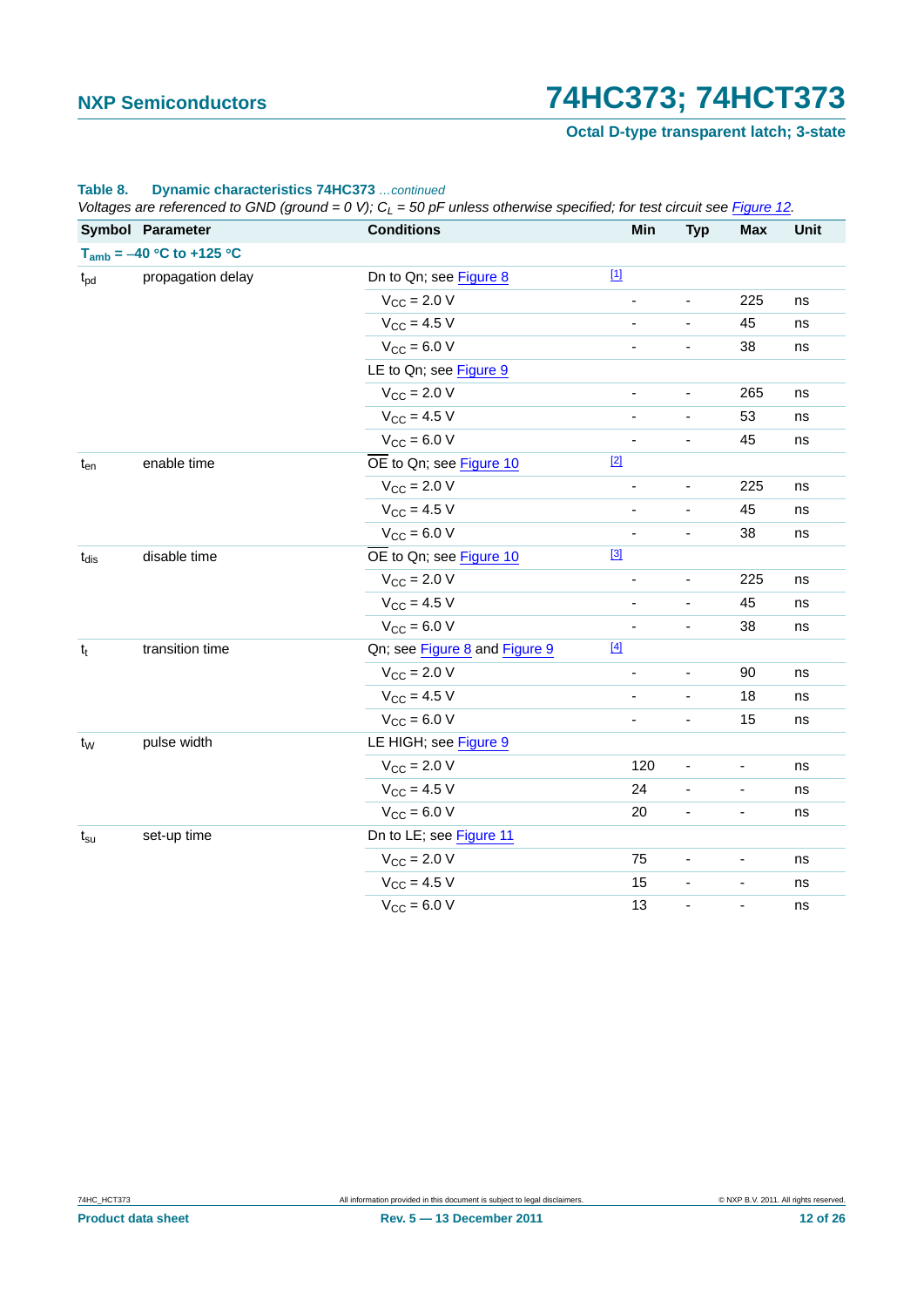#### **Octal D-type transparent latch; 3-state**

|    | vollayes are relefenced to GND (ground $= 0, v$ ), Gr $= 50$ producess otherwise specified, for test circuit see Figure 12. |                         |     |                |                          |      |
|----|-----------------------------------------------------------------------------------------------------------------------------|-------------------------|-----|----------------|--------------------------|------|
|    | Symbol Parameter                                                                                                            | <b>Conditions</b>       | Min | <b>Typ</b>     | <b>Max</b>               | Unit |
| th | hold time                                                                                                                   | Dn to LE; see Figure 11 |     |                |                          |      |
|    |                                                                                                                             | $V_{\text{CC}} = 2.0 V$ | 5   | $\blacksquare$ | $\overline{\phantom{a}}$ | ns   |
|    |                                                                                                                             | $V_{\rm CC}$ = 4.5 V    | 5   | $\sim$         | $\overline{\phantom{a}}$ | ns   |
|    |                                                                                                                             | $V_{\text{CC}} = 6.0 V$ | 5   | $\blacksquare$ | $\overline{\phantom{a}}$ | ns   |

#### **Table 8. Dynamic characteristics 74HC373** *…continued*

*Voltages are referenced to GND (ground = 0 V); CL = 50 pF unless otherwise specified; for test circuit see Figure 12.*

<span id="page-12-1"></span>[1]  $t_{pd}$  is the same as  $t_{PLH}$  and  $t_{PHL}$ .

<span id="page-12-2"></span>[2]  $t_{en}$  is the same as  $t_{PZH}$  and  $t_{PZL}$ .

<span id="page-12-3"></span>[3]  $t_{dis}$  is the same as  $t_{PLZ}$  and  $t_{PHZ}$ .

<span id="page-12-4"></span>[4]  $t_t$  is the same as  $t_{THL}$  and  $t_{TLH}$ .

<span id="page-12-0"></span>[5] C<sub>PD</sub> is used to determine the dynamic power dissipation ( $P_D$  in  $\mu$ W).

 $P_D = C_{PD} \times V_{CC}^2 \times f_i \times N + \Sigma (C_L \times V_{CC}^2 \times f_o)$  where: f<sub>i</sub> = input frequency in MHz;  $f<sub>o</sub>$  = output frequency in MHz;  $C_L$  = output load capacitance in pF;

 $V_{CC}$  = supply voltage in V;

 $N =$  number of inputs switching;

 $\Sigma(C_L \times V_{CC}^2 \times f_0)$  = sum of outputs.

#### **Table 9. Dynamic characteristics 74HCT373**

*Voltages are referenced to GND (ground = 0 V); CL = 50 pF unless otherwise specified; for test circuit see [Figure 12.](#page-16-0)*

|                               | Symbol Parameter              | <b>Conditions</b>                                | Min                      | <b>Typ</b>     | <b>Max</b>                   | Unit |
|-------------------------------|-------------------------------|--------------------------------------------------|--------------------------|----------------|------------------------------|------|
| $T_{amb} = 25 °C$             |                               |                                                  |                          |                |                              |      |
| $t_{\rm pd}$                  | propagation delay             | Dn to Qn; see Figure 8                           | $[1]$                    |                |                              |      |
|                               |                               | $V_{CC} = 4.5 V$                                 | $\overline{\phantom{m}}$ | 17             | 30                           | ns   |
|                               |                               | $V_{CC}$ = 5 V; C <sub>L</sub> = 15 pF           |                          | 14             | $\qquad \qquad \blacksquare$ | ns   |
|                               |                               | LE to Qn; see Figure 9                           |                          |                |                              |      |
|                               |                               | $V_{\text{CC}} = 4.5 V$                          | $\overline{\phantom{a}}$ | 16             | 32                           | ns   |
|                               |                               | $V_{CC}$ = 5 V; C <sub>L</sub> = 15 pF           | $\overline{\phantom{a}}$ | 13             | -                            | ns   |
| enable time<br>$t_{en}$       |                               | OE to Qn; see Figure 10                          | $[2]$                    |                |                              |      |
|                               |                               | $V_{CC} = 4.5 V$                                 | $\overline{\phantom{a}}$ | 19             | 32                           | ns   |
| disable time<br>$t_{dis}$     |                               | OE to Qn; see Figure 10                          | $[3]$                    |                |                              |      |
|                               |                               | $V_{CC} = 4.5 V$                                 |                          | 18             | 30                           | ns   |
| transition time<br>$t_t$      |                               | Qn; see Figure 8 and Figure 9                    | $[4]$                    |                |                              |      |
|                               |                               | $V_{\text{CC}} = 4.5 V$                          | $\overline{\phantom{a}}$ | 5              | 12                           | ns   |
| pulse width<br>t <sub>w</sub> |                               | LE HIGH; see Figure 9                            |                          |                |                              |      |
|                               |                               | $V_{CC} = 4.5 V$                                 | 16                       | $\overline{4}$ | $\overline{\phantom{a}}$     | ns   |
| $t_{\rm su}$                  | set-up time                   | Dn to LE; see Figure 11                          |                          |                |                              |      |
|                               |                               | $V_{CC} = 4.5 V$                                 | 12                       | 6              | $\overline{\phantom{a}}$     | ns   |
| t <sub>h</sub>                | hold time                     | Dn to LE; see Figure 11                          |                          |                |                              |      |
|                               |                               | $V_{CC} = 4.5 V$                                 | 4                        | $-1$           | $\overline{\phantom{a}}$     | ns   |
| $C_{PD}$                      | power dissipation capacitance | per latch;<br>$V_1$ = GND to ( $V_{CC}$ – 1.5 V) | $\boxed{5}$ .            | 41             | $\overline{\phantom{a}}$     | pF   |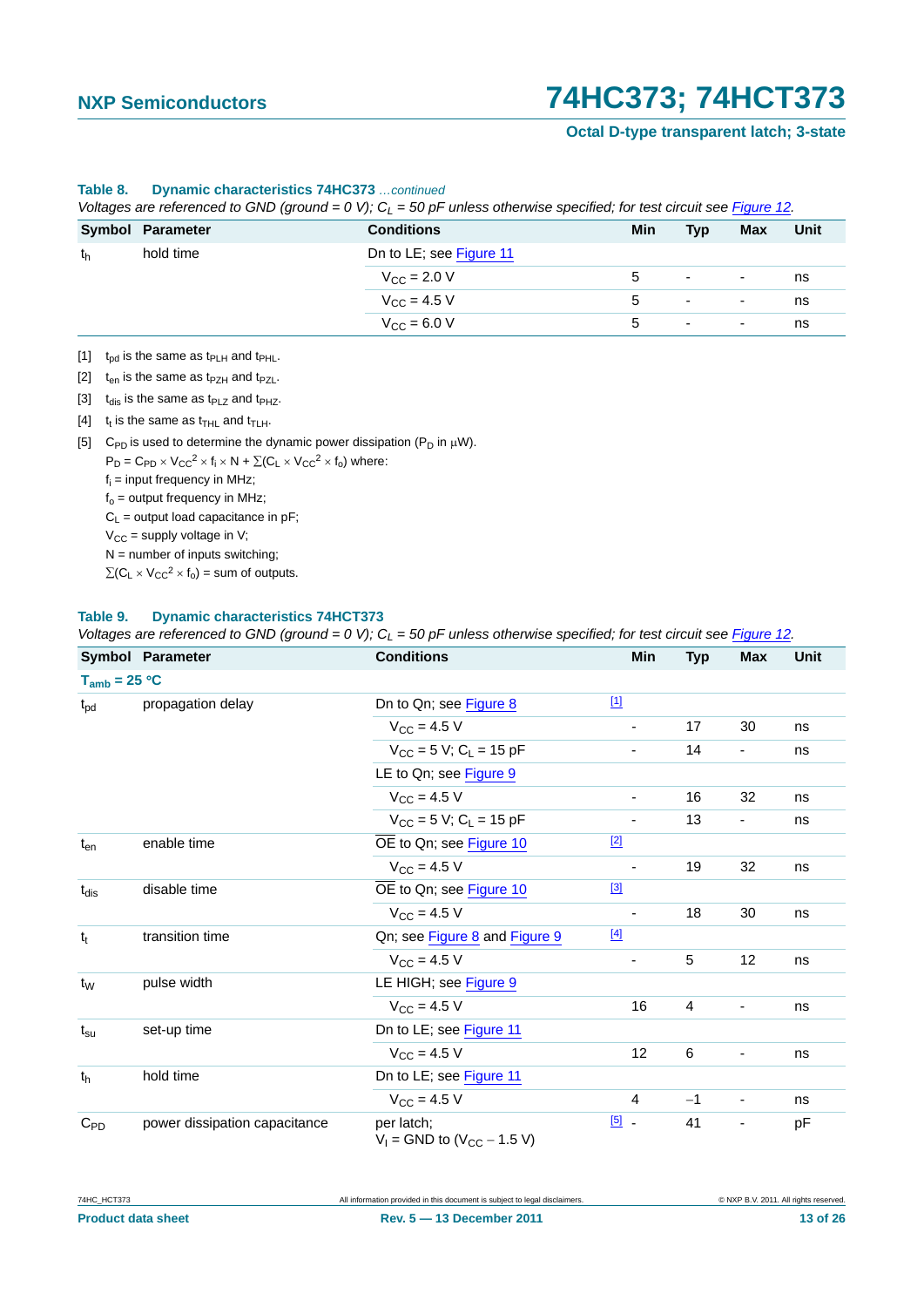**Octal D-type transparent latch; 3-state**

|                             | Voltages are referenced to GND (ground = $0 V$ ); $C_L$ = 50 pF unless otherwise specified; for test circuit see Figure 12. |                               |                          |                          |                              |      |  |
|-----------------------------|-----------------------------------------------------------------------------------------------------------------------------|-------------------------------|--------------------------|--------------------------|------------------------------|------|--|
|                             | Symbol Parameter                                                                                                            | <b>Conditions</b>             | Min                      | <b>Typ</b>               | Max                          | Unit |  |
|                             | $T_{amb} = -40 °C$ to +85 °C                                                                                                |                               |                          |                          |                              |      |  |
| $t_{\text{pd}}$             | propagation delay                                                                                                           | Dn to Qn; see Figure 8        | $[1]$                    |                          |                              |      |  |
|                             |                                                                                                                             | $V_{CC}$ = 4.5 V              | $\blacksquare$           | $\overline{\phantom{0}}$ | 38                           | ns   |  |
|                             |                                                                                                                             | LE to Qn; see Figure 9        |                          |                          |                              |      |  |
|                             |                                                                                                                             | $V_{CC} = 4.5 V$              |                          |                          | 40                           | ns   |  |
| $t_{en}$                    | enable time                                                                                                                 | OE to Qn; see Figure 10       | $[2]$                    |                          |                              |      |  |
|                             |                                                                                                                             | $V_{CC} = 4.5 V$              |                          | $\blacksquare$           | 40                           | ns   |  |
| $t_{dis}$                   | disable time                                                                                                                | OE to Qn; see Figure 10       | $[3]$                    |                          |                              |      |  |
|                             |                                                                                                                             | $V_{CC} = 4.5 V$              |                          |                          | 38                           | ns   |  |
| $t_t$                       | transition time                                                                                                             | Qn; see Figure 8 and Figure 9 | $[4]$                    |                          |                              |      |  |
|                             |                                                                                                                             | $V_{CC} = 4.5 V$              | ÷,                       |                          | 15                           | ns   |  |
| $t_{W}$                     | pulse width                                                                                                                 | LE HIGH; see Figure 9         |                          |                          |                              |      |  |
|                             |                                                                                                                             | $V_{CC}$ = 4.5 V              | 20                       |                          | $\qquad \qquad \blacksquare$ | ns   |  |
| set-up time<br>$t_{\rm su}$ |                                                                                                                             | Dn to LE; see Figure 11       |                          |                          |                              |      |  |
|                             |                                                                                                                             | $V_{CC} = 4.5 V$              | 15                       | $\blacksquare$           | $\blacksquare$               | ns   |  |
| hold time<br>t <sub>h</sub> |                                                                                                                             | Dn to LE; see Figure 11       |                          |                          |                              |      |  |
|                             |                                                                                                                             | $V_{CC} = 4.5 V$              | $\overline{4}$           | $\overline{\phantom{a}}$ | $\blacksquare$               | ns   |  |
|                             | $T_{amb} = -40 °C$ to +125 °C                                                                                               |                               |                          |                          |                              |      |  |
| $t_{\rm pd}$                | propagation delay                                                                                                           | Dn to Qn; see Figure 8        | $[1]$                    |                          |                              |      |  |
|                             |                                                                                                                             | $V_{CC}$ = 4.5 V              |                          | ÷,                       | 45                           | ns   |  |
|                             | LE to Qn; see Figure 9                                                                                                      |                               |                          |                          |                              |      |  |
|                             |                                                                                                                             | $V_{CC} = 4.5 V$              |                          | ÷,                       | 48                           | ns   |  |
| $t_{en}$                    | enable time                                                                                                                 | OE to Qn; see Figure 10       | $[2]$                    |                          |                              |      |  |
|                             |                                                                                                                             | $V_{CC}$ = 4.5 V              | $\overline{\phantom{a}}$ | $\blacksquare$           | 48                           | ns   |  |
| $t_{dis}$                   | disable time                                                                                                                | OE to Qn; see Figure 10       | $[3]$                    |                          |                              |      |  |
|                             |                                                                                                                             | $V_{CC} = 4.5 V$              | $\blacksquare$           | $\blacksquare$           | 45                           | ns   |  |
| $t_t$                       | transition time                                                                                                             | Qn; see Figure 8 and Figure 9 | $[4]$                    |                          |                              |      |  |
|                             |                                                                                                                             | $V_{CC}$ = 4.5 V              | ÷                        | $\overline{\phantom{0}}$ | 18                           | ns   |  |
| $t_{W}$                     | pulse width                                                                                                                 | LE HIGH; see Figure 9         |                          |                          |                              |      |  |
|                             |                                                                                                                             | $V_{CC} = 4.5 V$              | 24                       | $\overline{\phantom{a}}$ | ۰                            | ns   |  |
| $t_{\rm su}$                | set-up time Dn to LE                                                                                                        | Dn to LE; see Figure 11       |                          |                          |                              |      |  |
|                             |                                                                                                                             | $V_{CC} = 4.5 V$              | 18                       | $\blacksquare$           | $\qquad \qquad \blacksquare$ | ns   |  |

#### **Table 9. Dynamic characteristics 74HCT373** *…continued*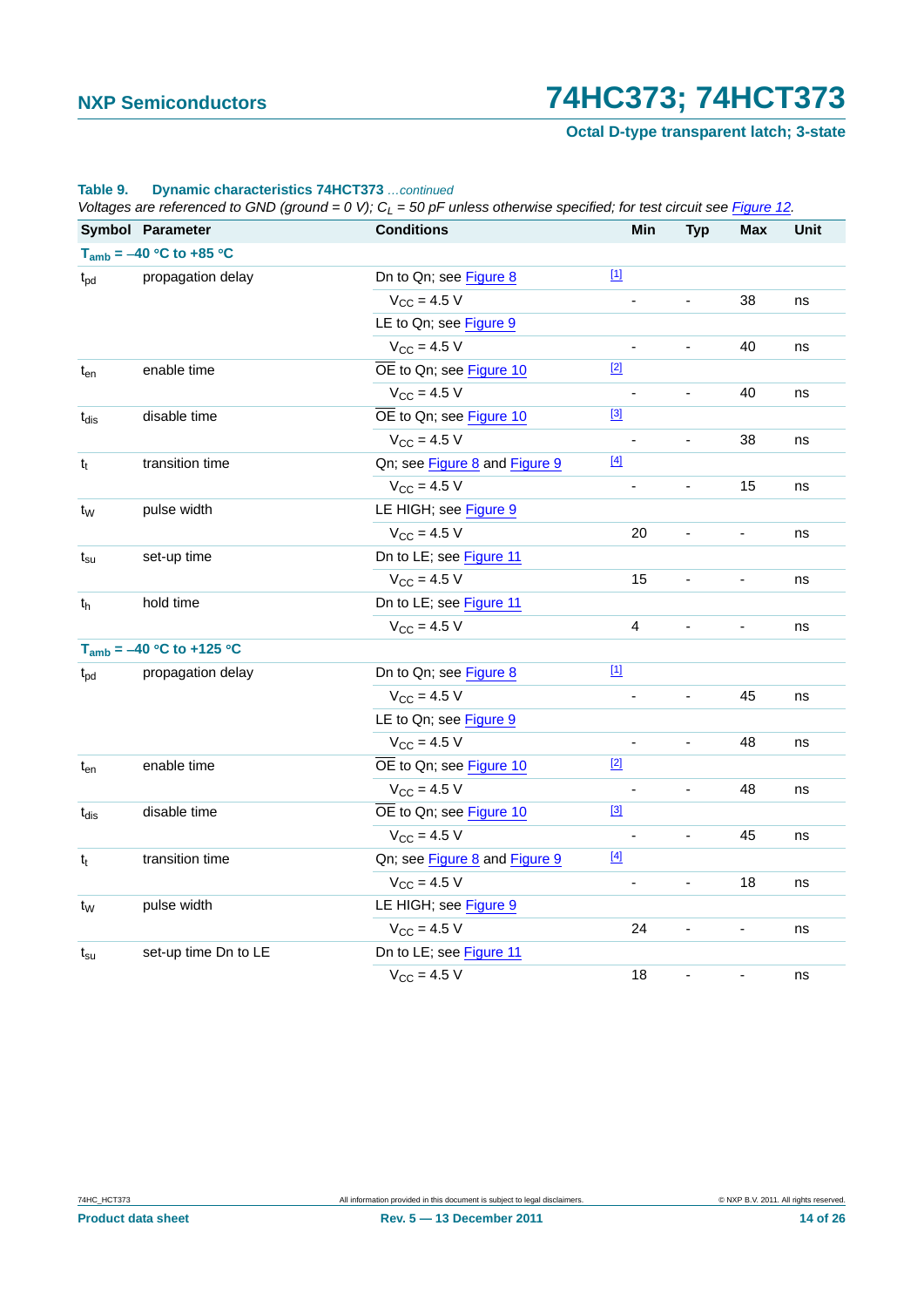### **Octal D-type transparent latch; 3-state**

<span id="page-14-6"></span><span id="page-14-5"></span><span id="page-14-4"></span><span id="page-14-2"></span>

|                   | Symbol Parameter                                                                                    | <b>Conditions</b>       | Min | <b>Typ</b>               | Max                          | Unit |
|-------------------|-----------------------------------------------------------------------------------------------------|-------------------------|-----|--------------------------|------------------------------|------|
| t <sub>h</sub>    | hold time Dn to LE                                                                                  | Dn to LE; see Figure 11 |     |                          |                              |      |
|                   |                                                                                                     | $V_{\rm CC}$ = 4.5 V    | 4   | $\overline{\phantom{a}}$ | $\qquad \qquad \blacksquare$ | ns   |
| $\lceil 1 \rceil$ | $t_{\rm pd}$ is the same as $t_{\rm PLH}$ and $t_{\rm PHL}$ .                                       |                         |     |                          |                              |      |
| [2]               | $t_{en}$ is the same as $t_{PZH}$ and $t_{PZL}$ .                                                   |                         |     |                          |                              |      |
| $[3]$             | $t_{dis}$ is the same as $t_{PLZ}$ and $t_{PHZ}$ .                                                  |                         |     |                          |                              |      |
| [4]               | $t_f$ is the same as $t_{THI}$ and $t_{TI}$ $H$ .                                                   |                         |     |                          |                              |      |
| $[5]$             | $C_{PD}$ is used to determine the dynamic power dissipation ( $P_D$ in $\mu$ W).                    |                         |     |                          |                              |      |
|                   | $P_D = C_{PD} \times V_{CC}^2 \times f_i \times N + \Sigma (C_1 \times V_{CC}^2 \times f_0)$ where: |                         |     |                          |                              |      |
|                   | $f_i$ = input frequency in MHz;                                                                     |                         |     |                          |                              |      |
|                   | $f_0$ = output frequency in MHz;                                                                    |                         |     |                          |                              |      |
|                   | $C_1$ = output load capacitance in pF;                                                              |                         |     |                          |                              |      |
|                   | $V_{CC}$ = supply voltage in V;                                                                     |                         |     |                          |                              |      |
|                   | $N =$ number of inputs switching;                                                                   |                         |     |                          |                              |      |
|                   | $\Sigma$ (C <sub>1</sub> × V <sub>CC</sub> <sup>2</sup> × f <sub>0</sub> ) = sum of outputs.        |                         |     |                          |                              |      |

#### **Table 9. Dynamic characteristics 74HCT373** *…continued*

### <span id="page-14-7"></span><span id="page-14-3"></span>**11. Waveforms**



<span id="page-14-1"></span><span id="page-14-0"></span>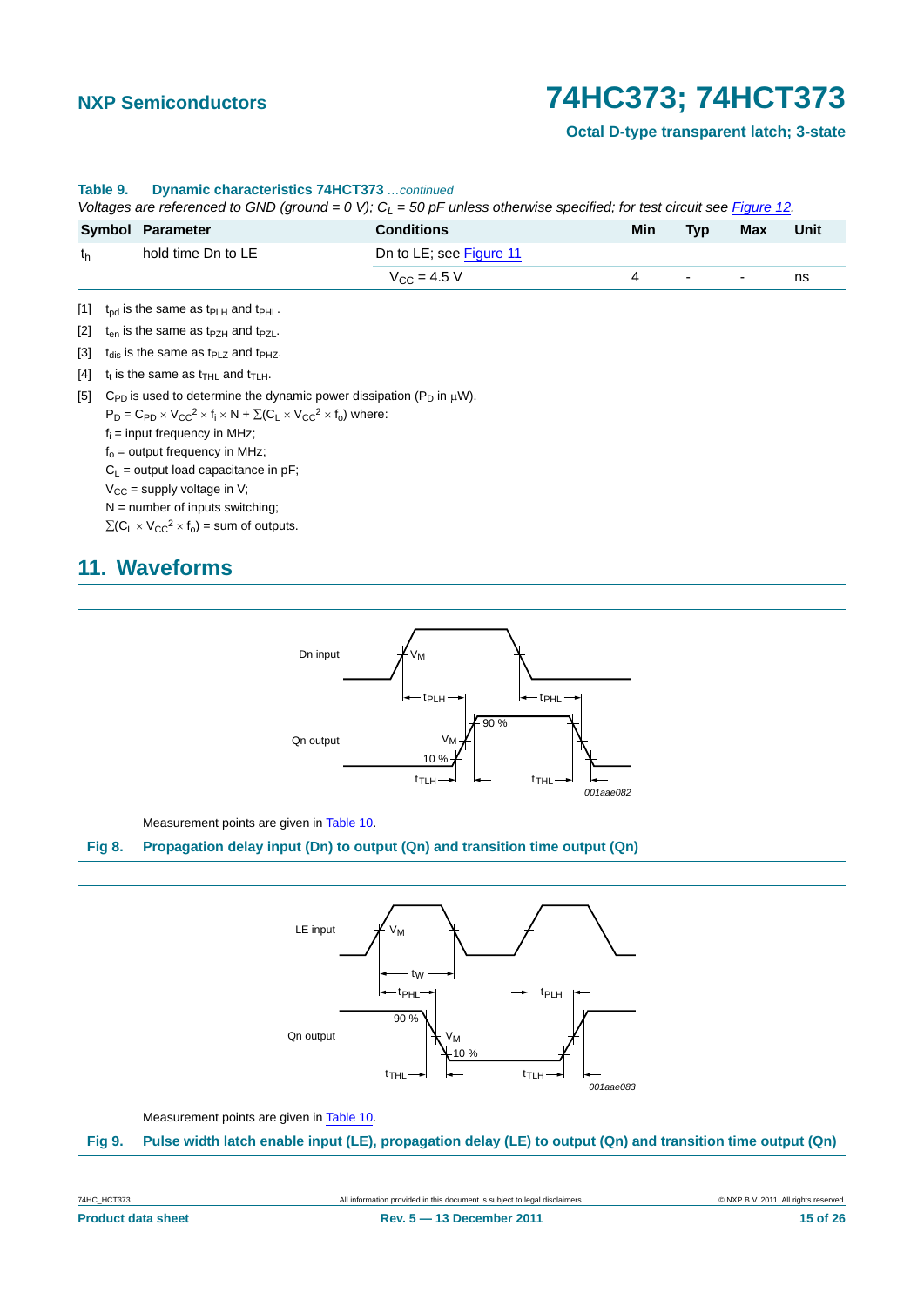**Octal D-type transparent latch; 3-state**



<span id="page-15-0"></span>

### <span id="page-15-2"></span><span id="page-15-1"></span>**Table 10. Measurement points**

| <b>Type</b> | <b>Input</b>        | <b>Output</b>  |
|-------------|---------------------|----------------|
|             | $V_M$               | V <sub>M</sub> |
| 74HC373     | $0.5$ V $_{\rm CC}$ | $0.5V_{CC}$    |
| 74HCT373    | 1.3V                | 1.3V           |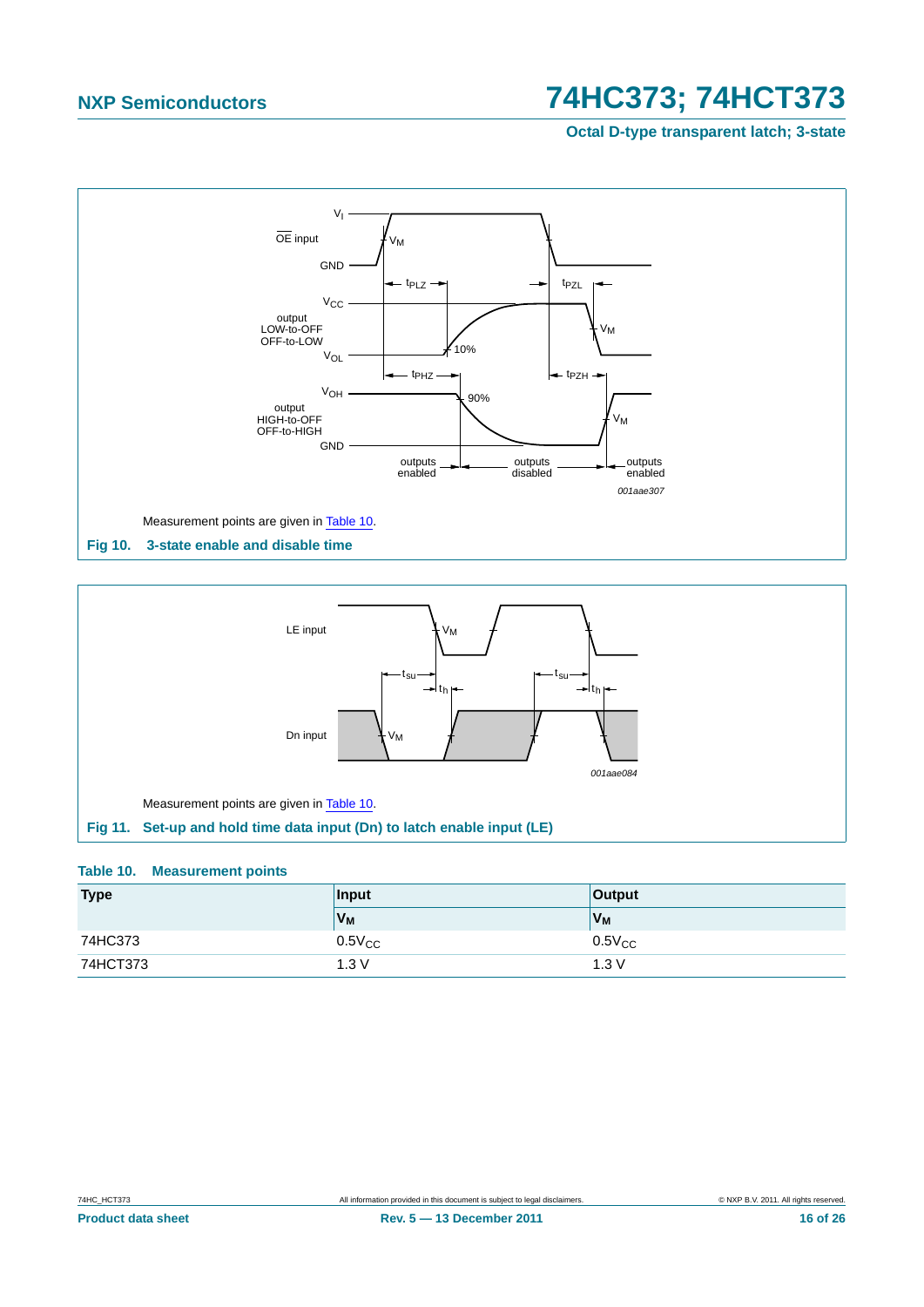### **Octal D-type transparent latch; 3-state**



#### <span id="page-16-1"></span><span id="page-16-0"></span>**Table 11. Test data**

| <b>Type</b> | Input           |                                | Load         |           | S1 position       |                                     |                                     |
|-------------|-----------------|--------------------------------|--------------|-----------|-------------------|-------------------------------------|-------------------------------------|
|             |                 | <sup>լ</sup> ե, է <sub>ք</sub> | ◡∟           | N         | <b>TPHL, TPLH</b> | t <sub>PZH</sub> , t <sub>PHZ</sub> | T <sub>PZL</sub> , T <sub>PLZ</sub> |
| 74HC373     | v <sub>cc</sub> | 6 ns                           | 15 pF, 50 pF | $k\Omega$ | open              | <b>GND</b>                          | $\rm V_{CC}$                        |
| 74HCT373    | 3 V             | 6 ns                           | 15 pF, 50 pF | $k\Omega$ | open              | GND                                 | Vcc                                 |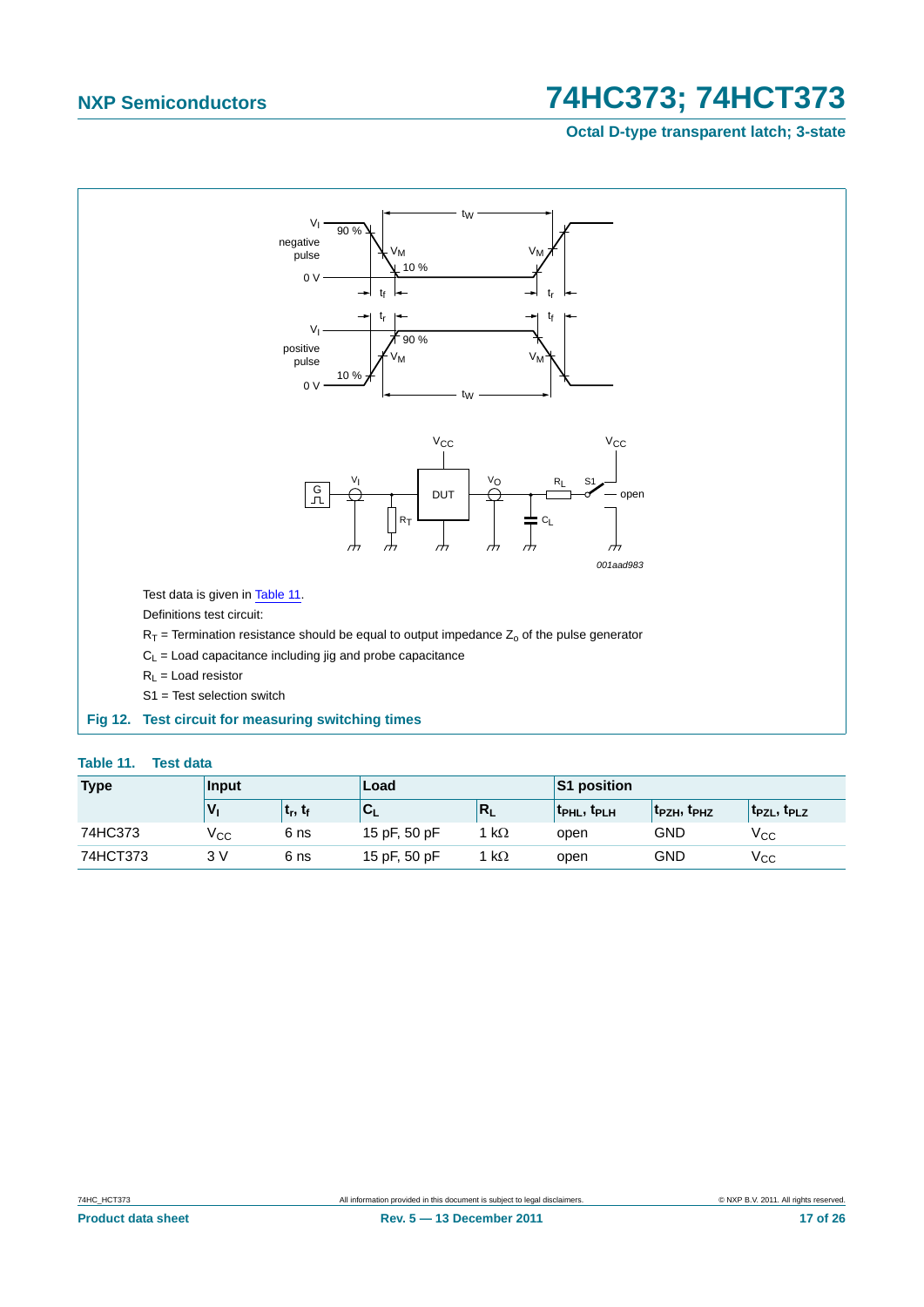**Octal D-type transparent latch; 3-state**

### <span id="page-17-0"></span>**12. Package outline**



### **Fig 13. Package outline SOT146-1 (DIP20)**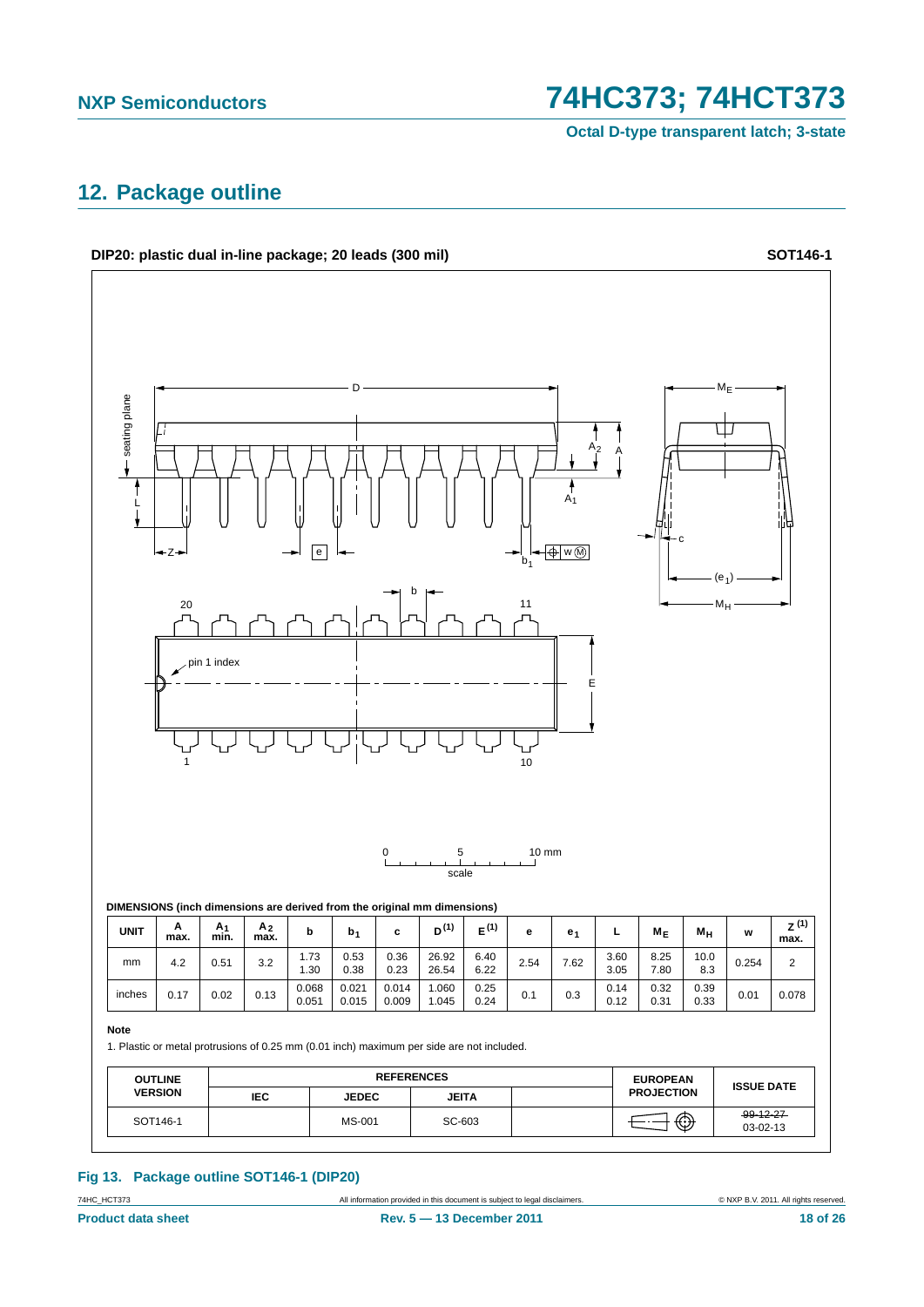**Octal D-type transparent latch; 3-state**



### **Fig 14. Package outline SOT163-1 (SO20)**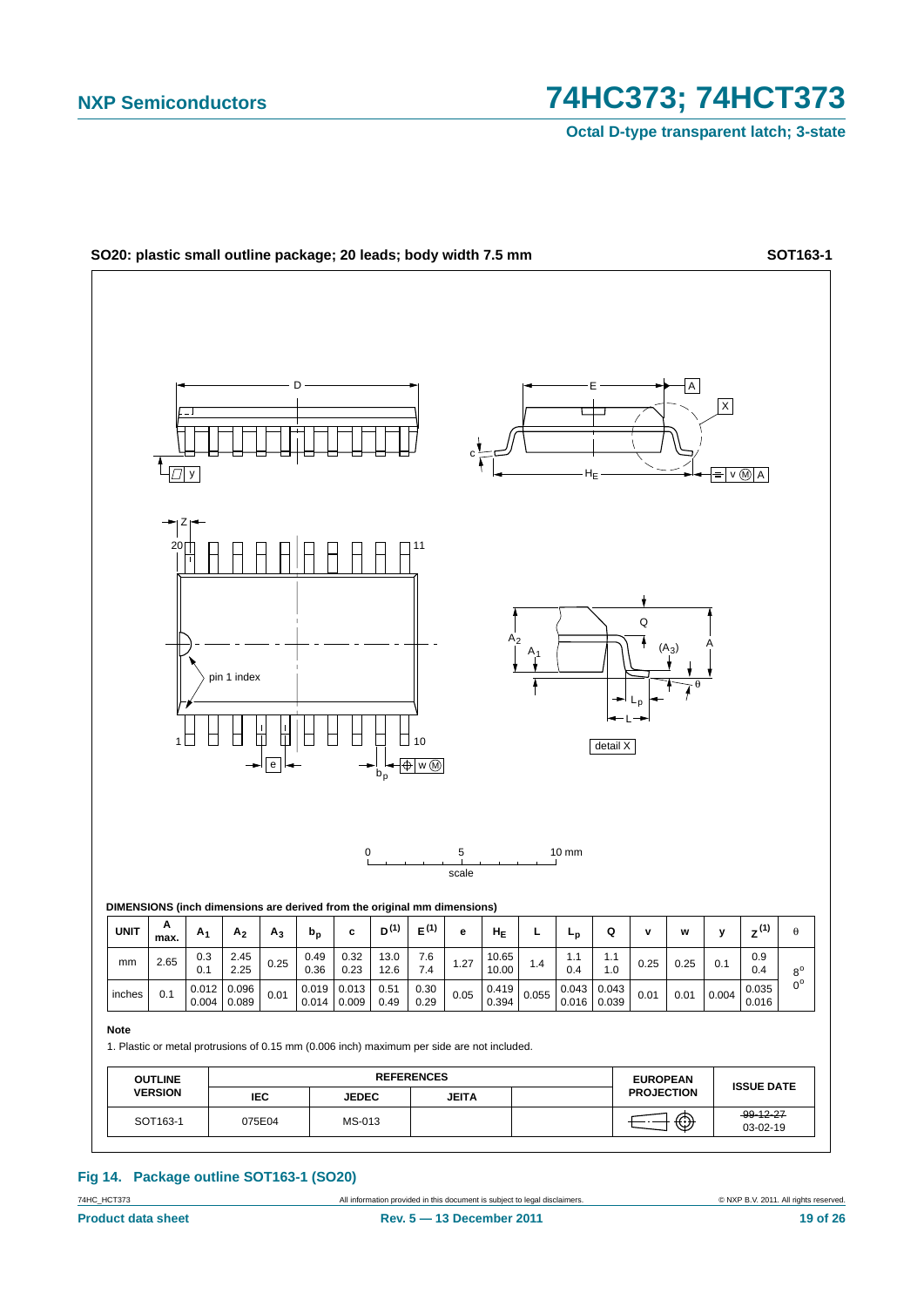**Octal D-type transparent latch; 3-state**



**Fig 15. Package outline SOT339-1 (SSOP20)**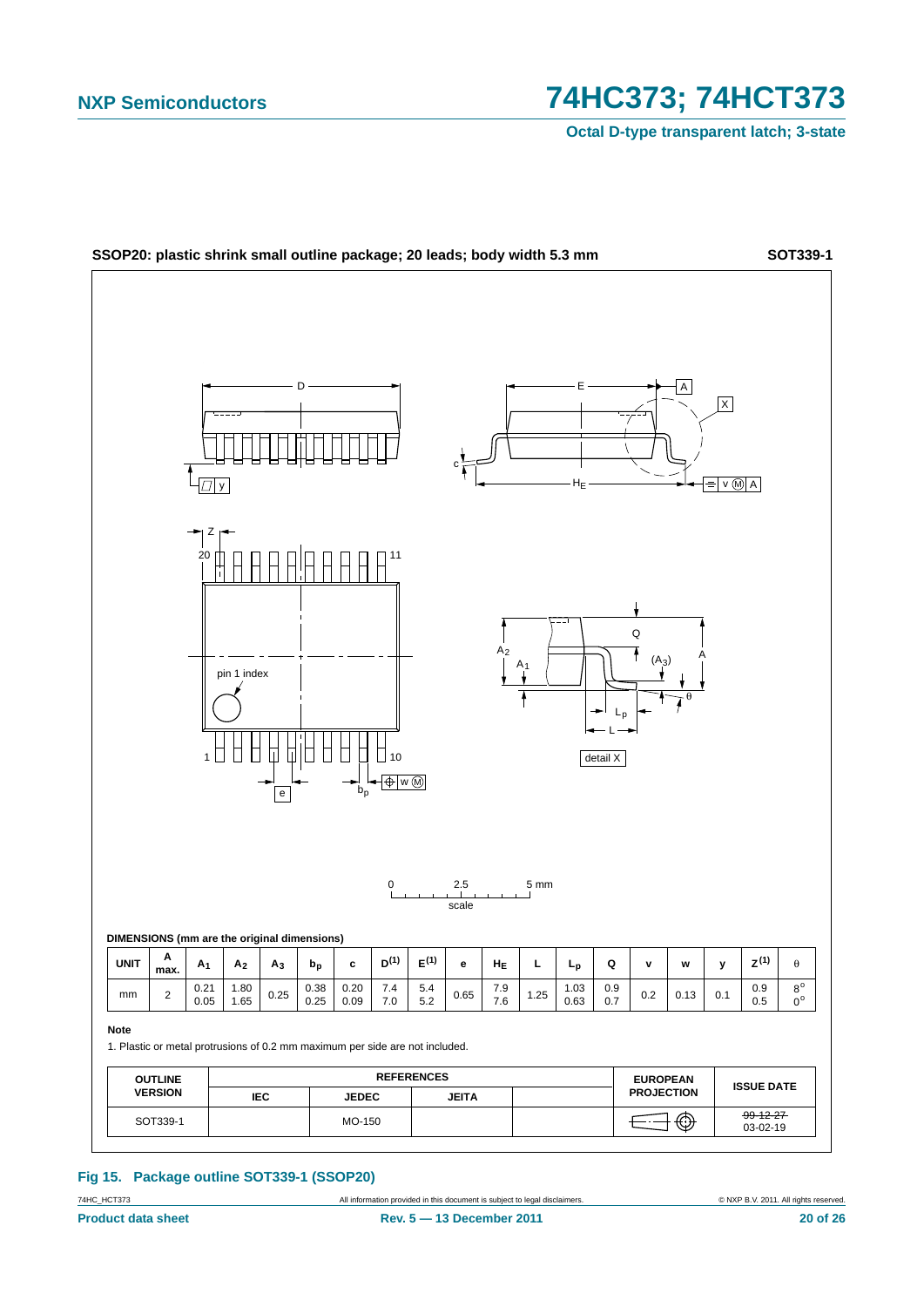**Octal D-type transparent latch; 3-state**



#### **Fig 16. Package outline SOT360-1 (TSSOP20)**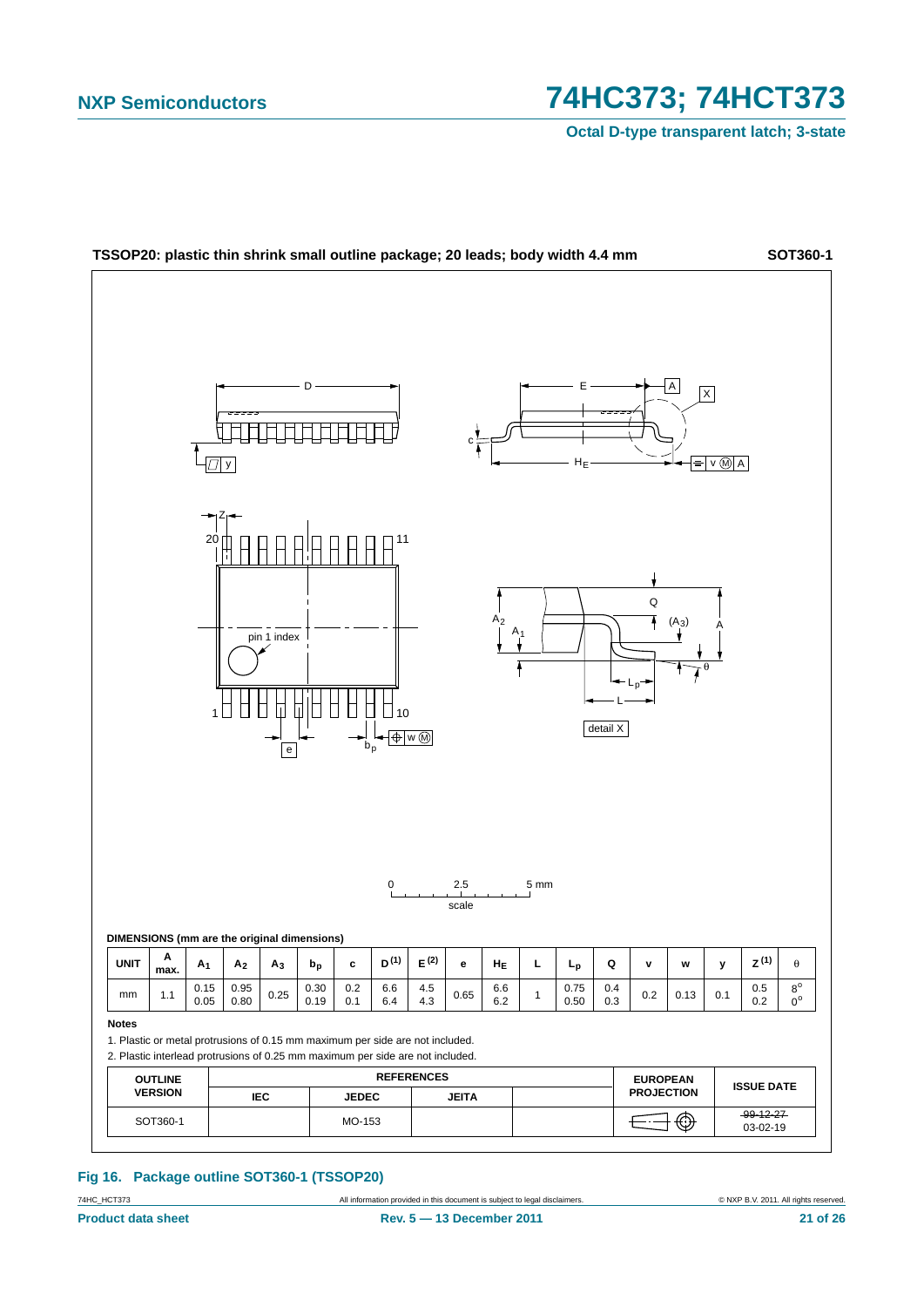**Octal D-type transparent latch; 3-state**



**SOT764-1 DHVQFN20: plastic dual in-line compatible thermal enhanced very thin quad flat package; no leads; 20 terminals; body 2.5 x 4.5 x 0.85 mm**

### **Fig 17. Package outline SOT764-1 (DHVQFN20)**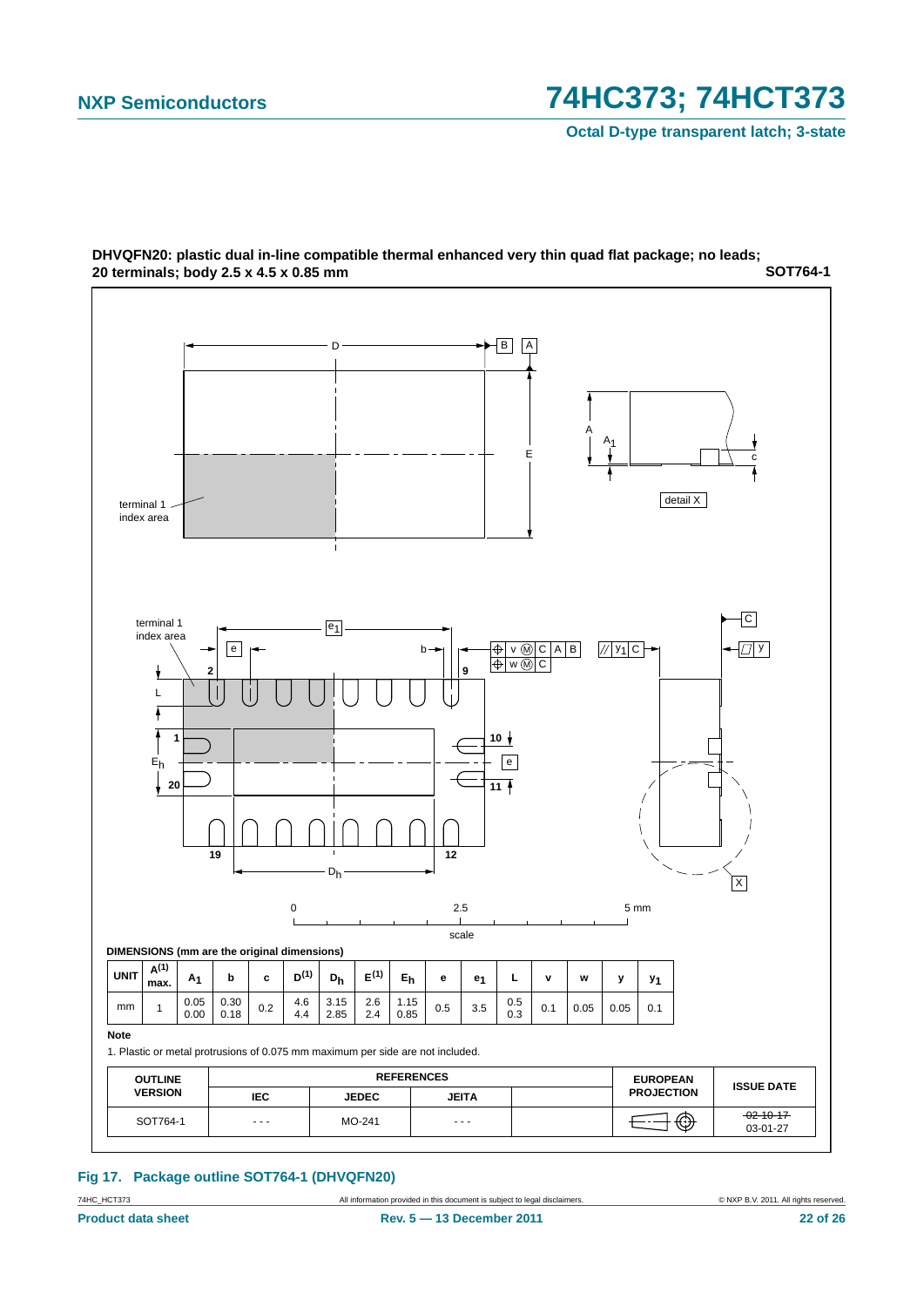**Octal D-type transparent latch; 3-state**

### <span id="page-22-0"></span>**13. Abbreviations**

|             | <b>Table 12. Abbreviations</b>                 |
|-------------|------------------------------------------------|
| Acronym     | <b>Description</b>                             |
| <b>CMOS</b> | <b>Complementary Metal Oxide Semiconductor</b> |
| <b>ESD</b>  | ElectroStatic Discharge                        |
| <b>HBM</b>  | Human Body Model                               |
| МM          | Machine Model                                  |
| <b>TTL</b>  | Transistor-Transistor Logic                    |

### <span id="page-22-1"></span>**14. Revision history**

### **Table 13. Revision history**

| Document ID         | Release date         | Data sheet status     | <b>Change notice</b>     | <b>Supersedes</b>        |
|---------------------|----------------------|-----------------------|--------------------------|--------------------------|
| 74HC HCT373 v.5     | 20111213             | Product data sheet    | ۰                        | 74HC HCT373 v.4          |
| Modifications:      | Legal pages updated. |                       |                          |                          |
| 74HC HCT373 v.4     | 20100903             | Product data sheet    | $\overline{\phantom{0}}$ | 74HC HCT373 v.3          |
| 74HC HCT373 v.3     | 20060120             | Product data sheet    | $\overline{\phantom{0}}$ | 74HC_HCT373_CNV v.2      |
| 74HC HCT373 CNV v.2 | 19970827             | Product specification | $\overline{\phantom{0}}$ | $\overline{\phantom{0}}$ |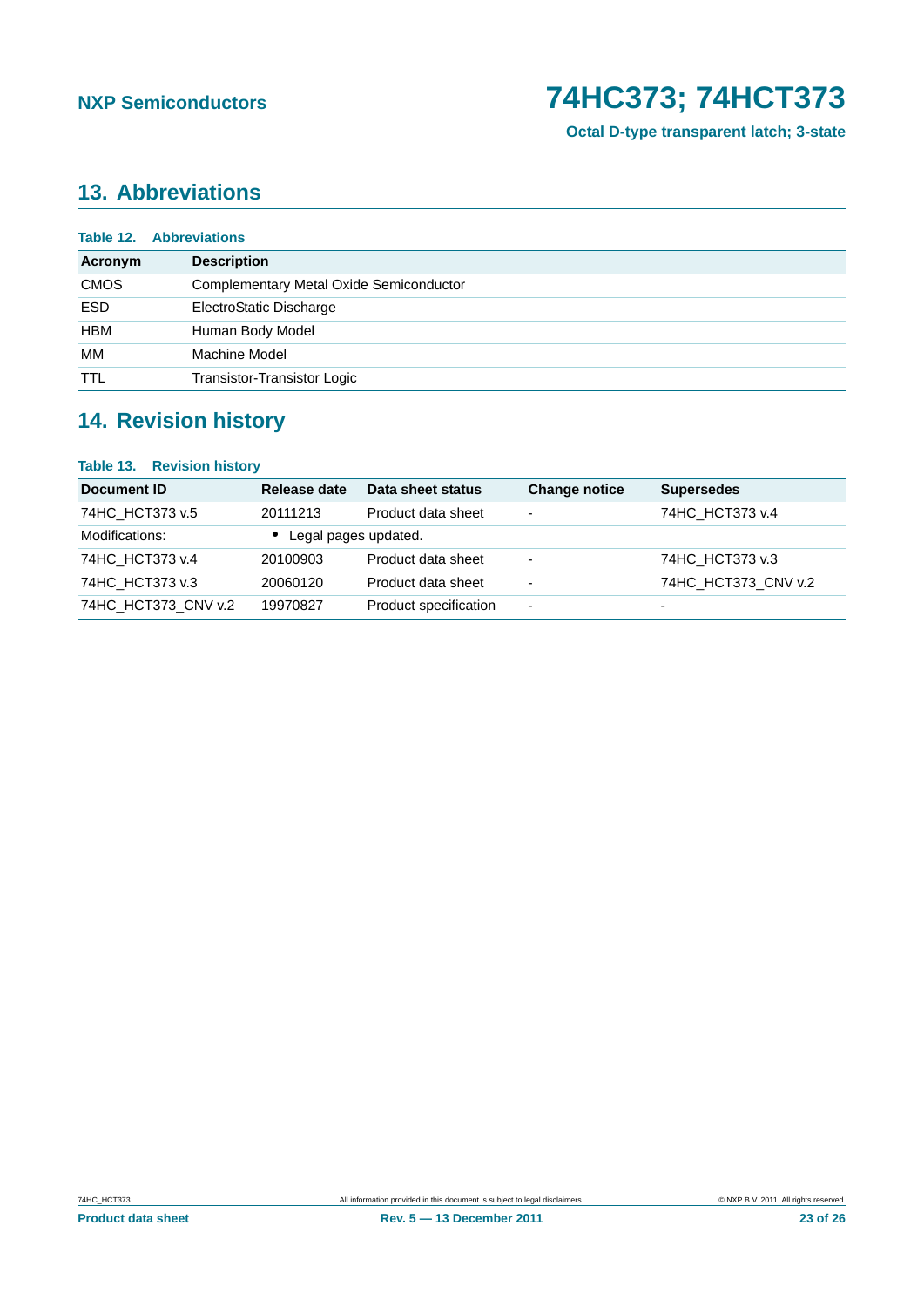**Octal D-type transparent latch; 3-state**

### <span id="page-23-0"></span>**15. Legal information**

### <span id="page-23-1"></span>**15.1 Data sheet status**

| Document status[1][2]          | Product status <sup>[3]</sup> | <b>Definition</b>                                                                     |
|--------------------------------|-------------------------------|---------------------------------------------------------------------------------------|
| Objective [short] data sheet   | Development                   | This document contains data from the objective specification for product development. |
| Preliminary [short] data sheet | Qualification                 | This document contains data from the preliminary specification.                       |
| Product [short] data sheet     | Production                    | This document contains the product specification.                                     |

[1] Please consult the most recently issued document before initiating or completing a design.

[2] The term 'short data sheet' is explained in section "Definitions".

[3] The product status of device(s) described in this document may have changed since this document was published and may differ in case of multiple devices. The latest product status<br>information is available on the Intern

### <span id="page-23-2"></span>**15.2 Definitions**

**Draft —** The document is a draft version only. The content is still under internal review and subject to formal approval, which may result in modifications or additions. NXP Semiconductors does not give any representations or warranties as to the accuracy or completeness of information included herein and shall have no liability for the consequences of use of such information.

**Short data sheet —** A short data sheet is an extract from a full data sheet with the same product type number(s) and title. A short data sheet is intended for quick reference only and should not be relied upon to contain detailed and full information. For detailed and full information see the relevant full data sheet, which is available on request via the local NXP Semiconductors sales office. In case of any inconsistency or conflict with the short data sheet, the full data sheet shall prevail.

**Product specification —** The information and data provided in a Product data sheet shall define the specification of the product as agreed between NXP Semiconductors and its customer, unless NXP Semiconductors and customer have explicitly agreed otherwise in writing. In no event however, shall an agreement be valid in which the NXP Semiconductors product is deemed to offer functions and qualities beyond those described in the Product data sheet.

### <span id="page-23-3"></span>**15.3 Disclaimers**

**Limited warranty and liability —** Information in this document is believed to be accurate and reliable. However, NXP Semiconductors does not give any representations or warranties, expressed or implied, as to the accuracy or completeness of such information and shall have no liability for the consequences of use of such information.

In no event shall NXP Semiconductors be liable for any indirect, incidental, punitive, special or consequential damages (including - without limitation - lost profits, lost savings, business interruption, costs related to the removal or replacement of any products or rework charges) whether or not such damages are based on tort (including negligence), warranty, breach of contract or any other legal theory.

Notwithstanding any damages that customer might incur for any reason whatsoever, NXP Semiconductors' aggregate and cumulative liability towards customer for the products described herein shall be limited in accordance with the *Terms and conditions of commercial sale* of NXP Semiconductors.

**Right to make changes —** NXP Semiconductors reserves the right to make changes to information published in this document, including without limitation specifications and product descriptions, at any time and without notice. This document supersedes and replaces all information supplied prior to the publication hereof.

**Suitability for use —** NXP Semiconductors products are not designed, authorized or warranted to be suitable for use in life support, life-critical or safety-critical systems or equipment, nor in applications where failure or

malfunction of an NXP Semiconductors product can reasonably be expected to result in personal injury, death or severe property or environmental damage. NXP Semiconductors accepts no liability for inclusion and/or use of NXP Semiconductors products in such equipment or applications and therefore such inclusion and/or use is at the customer's own risk.

**Applications —** Applications that are described herein for any of these products are for illustrative purposes only. NXP Semiconductors makes no representation or warranty that such applications will be suitable for the specified use without further testing or modification.

Customers are responsible for the design and operation of their applications and products using NXP Semiconductors products, and NXP Semiconductors accepts no liability for any assistance with applications or customer product design. It is customer's sole responsibility to determine whether the NXP Semiconductors product is suitable and fit for the customer's applications and products planned, as well as for the planned application and use of customer's third party customer(s). Customers should provide appropriate design and operating safeguards to minimize the risks associated with their applications and products.

NXP Semiconductors does not accept any liability related to any default, damage, costs or problem which is based on any weakness or default in the customer's applications or products, or the application or use by customer's third party customer(s). Customer is responsible for doing all necessary testing for the customer's applications and products using NXP Semiconductors products in order to avoid a default of the applications and the products or of the application or use by customer's third party customer(s). NXP does not accept any liability in this respect.

**Limiting values —** Stress above one or more limiting values (as defined in the Absolute Maximum Ratings System of IEC 60134) will cause permanent damage to the device. Limiting values are stress ratings only and (proper) operation of the device at these or any other conditions above those given in the Recommended operating conditions section (if present) or the Characteristics sections of this document is not warranted. Constant or repeated exposure to limiting values will permanently and irreversibly affect the quality and reliability of the device.

**Terms and conditions of commercial sale —** NXP Semiconductors products are sold subject to the general terms and conditions of commercial sale, as published at<http://www.nxp.com/profile/terms>, unless otherwise agreed in a valid written individual agreement. In case an individual agreement is concluded only the terms and conditions of the respective agreement shall apply. NXP Semiconductors hereby expressly objects to applying the customer's general terms and conditions with regard to the purchase of NXP Semiconductors products by customer.

**No offer to sell or license —** Nothing in this document may be interpreted or construed as an offer to sell products that is open for acceptance or the grant, conveyance or implication of any license under any copyrights, patents or other industrial or intellectual property rights.

**Export control —** This document as well as the item(s) described herein may be subject to export control regulations. Export might require a prior authorization from competent authorities.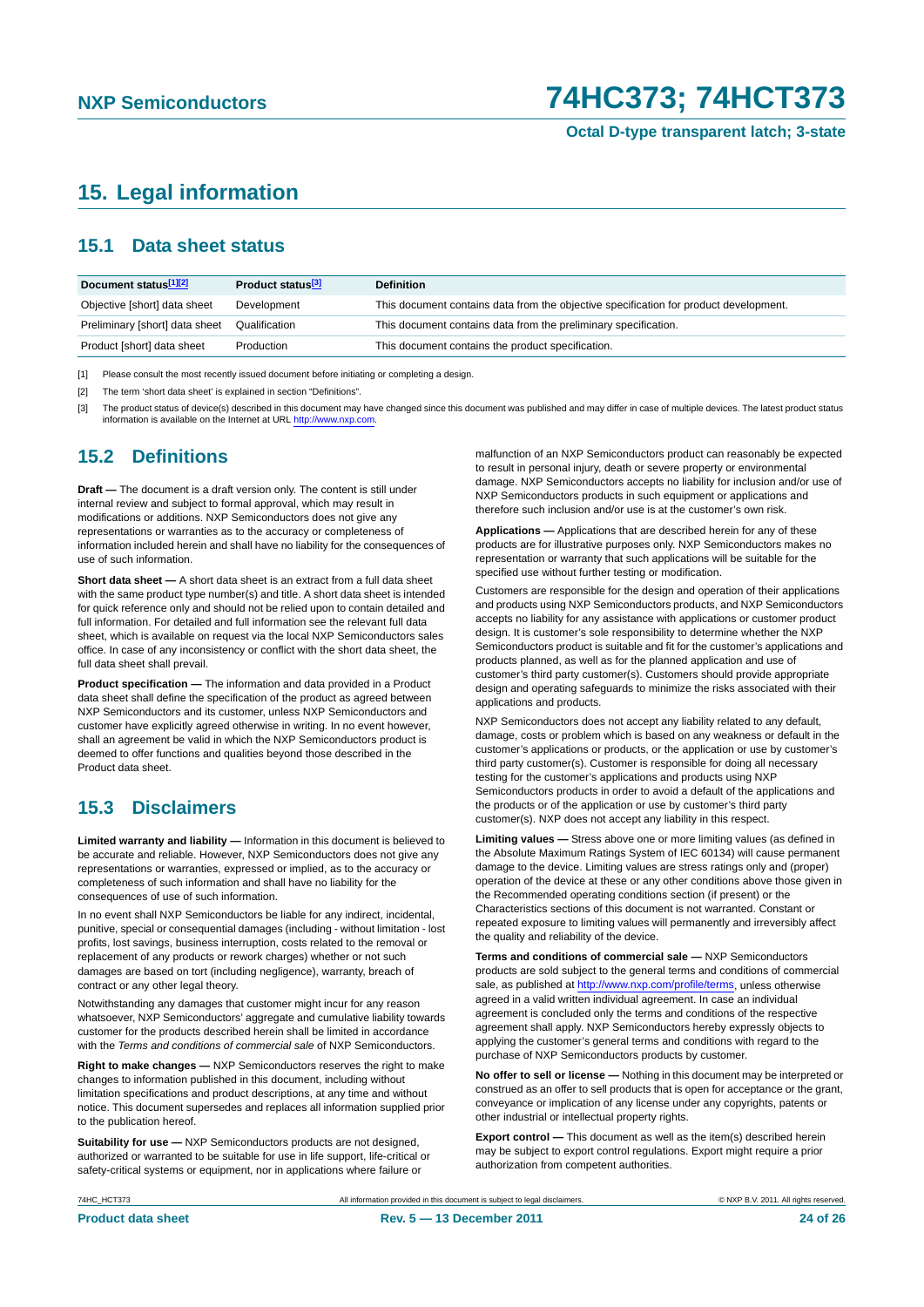#### **Octal D-type transparent latch; 3-state**

**Non-automotive qualified products —** Unless this data sheet expressly states that this specific NXP Semiconductors product is automotive qualified, the product is not suitable for automotive use. It is neither qualified nor tested in accordance with automotive testing or application requirements. NXP Semiconductors accepts no liability for inclusion and/or use of non-automotive qualified products in automotive equipment or applications.

In the event that customer uses the product for design-in and use in automotive applications to automotive specifications and standards, customer (a) shall use the product without NXP Semiconductors' warranty of the product for such automotive applications, use and specifications, and (b) whenever customer uses the product for automotive applications beyond

### <span id="page-24-1"></span>**16. Contact information**

NXP Semiconductors' specifications such use shall be solely at customer's own risk, and (c) customer fully indemnifies NXP Semiconductors for any liability, damages or failed product claims resulting from customer design and use of the product for automotive applications beyond NXP Semiconductors' standard warranty and NXP Semiconductors' product specifications.

### <span id="page-24-0"></span>**15.4 Trademarks**

Notice: All referenced brands, product names, service names and trademarks are the property of their respective owners.

For more information, please visit: **http://www.nxp.com**

For sales office addresses, please send an email to: **salesaddresses@nxp.com**